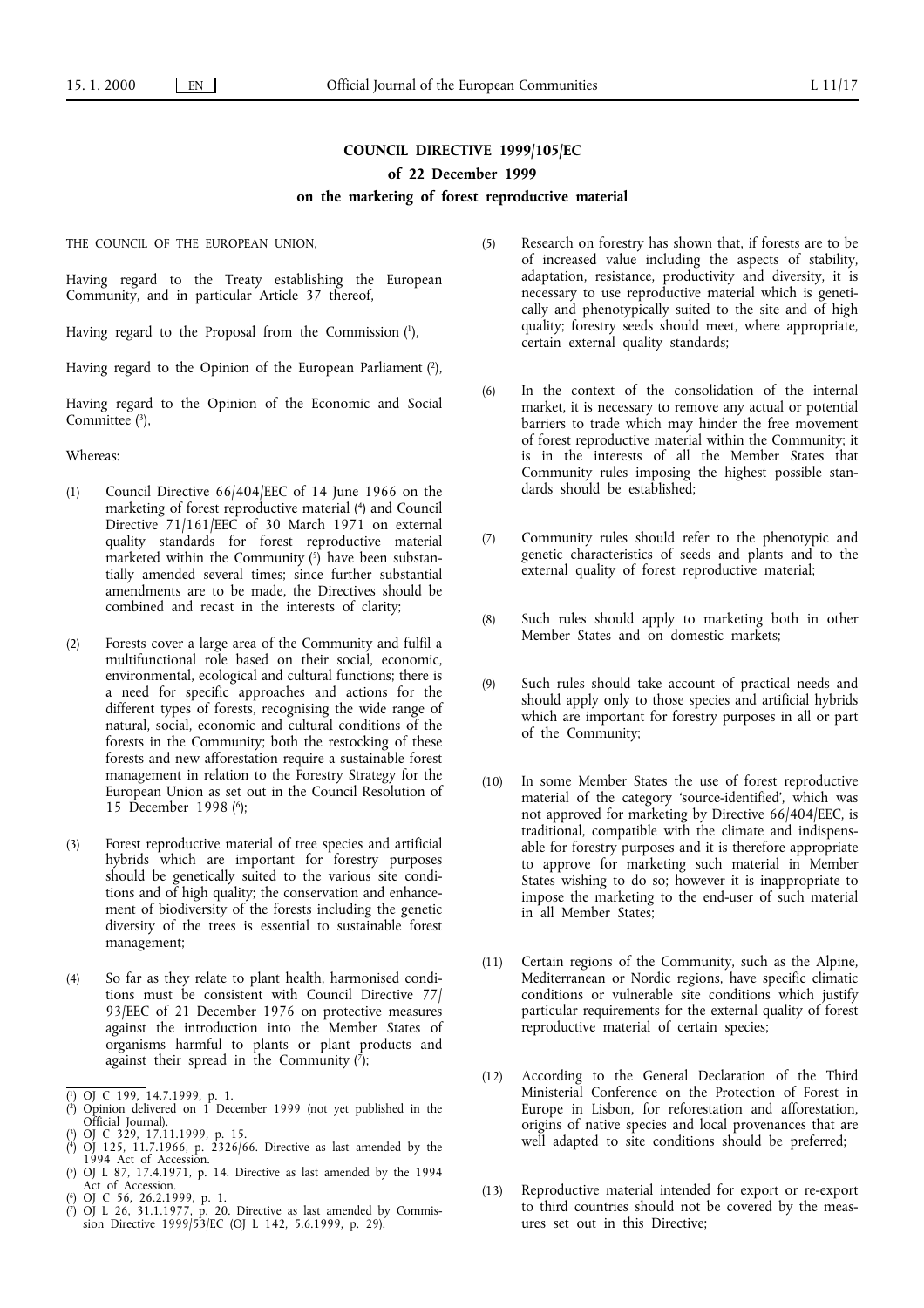- (14) As regards Community reproductive material, approval of basic material and, consequently, demarcations of regions of provenance are fundamental to selection; the Member States should apply uniform rules imposing the highest possible standards for the approval of basic material; only reproductive material derived from such material should be placed on the market;
- (15) Genetically modified forest reproductive material should not be placed on the market unless it is safe for human health and the environment;
- (16) An environmental risk assessment should be carried out on forest reproductive material consisting of genetically modified organisms; the Commission should then submit to the Council a proposal for a Regulation ensuring that the procedures for such environmental risk assessment and other relevant elements, including the authorisation procedure, are equivalent to those laid down in Council Directive 90/220/EEC of 23 April 1990 on the deliberate release into the environment of genetically modified organisms (1); until such a Regulation enters into force, Directive 90/220/EEC should apply;
- (17) Reproductive material satisfying the requirements of this Directive should be subject to no marketing restrictions other than those provided for in this Directive;
- (18) Member States should, however, be authorised to provide that only such parts of plants and planting stock as conform to the standards laid down should be placed on the market in their territories;
- (19) Member States should be permitted to impose additional or more stringent requirements for the approval of basic material produced in their own territory;
- (20) The Member States should establish lists of regions of provenance specifying, where known, the origin of basic material; Member States should draw up maps showing the demarcations of the regions of provenance;
- (21) Member States should draw up national registers of the basic material approved on their territory; a summary of the national register in the form of a national list should also be drawn up by each Member State;
- (22) On the basis of such a national list, the Commission should ensure a Community publication;
- (23) After harvesting, a master certificate should be issued by the official bodies for all reproductive material derived from approved basic material;
- (24) It is necessary to ensure that, in addition to possessing the required phenotypic or genetic quality, reproductive material which is intended for marketing or which is placed on the market is properly identified from collection to delivery to the end user;
- (25) Moreover, separate Community quality standards for stem cuttings and where appropriate for sets of poplar should be introduced;
- (26) Seed should be marketed only if it conforms to certain quality standards and is contained in sealed packages;
- (27) In order to ensure that requirements as to the phenotypic or genetic quality, proper identification and external quality standards are satisfied at the time of marketing, the Member States must make provision for appropriate control arrangements;
- (28) Reproductive material satisfying those requirements must be subject only to such marketing restrictions as are provided for in Community rules; Member States should in certain circumstances be allowed to prohibit the marketing to the end user of forest reproductive material which is unsuitable for use in their territory;
- (29) During periods in which there are temporary difficulties in obtaining supplies of certain species of reproductive material complying with the principles of this Directive, reproductive material satisfying less stringent requirements should, subject to certain conditions, be temporarily approved;
- (30) Forest reproductive material coming from third countries should not be marketed within the Community unless it affords, as regards the approval of its basic material and the measures taken for its production, the same assurances as Community forest reproductive material; a master certificate or an official certificate issued by the country of origin as well as records which shall contain details of all consignments to be exported should accompany imported forest reproductive material when it is placed on the market within the Community;
- (31) Under certain conditions, a Member State should be released wholly or partially from the provisions of this Directive in respect of certain tree species;
- (32) It is desirable to organise temporary experiments for the purpose of seeking improved alternatives to certain provisions set out in this Directive;
- (33) Community control measures should be introduced to ensure uniform application in all Member States of the (i) OJ L 117, 8.5.1990, p. 15. Directive as last amended by Commis-<br>
sion Directive 97/35/EC (OJ L 169, 27.6.1997, p. 72).<br>
requirements and conditions laid down in this Directive;

sion Directive 97/35/EC (OJ L 169, 27.6.1997, p. 72).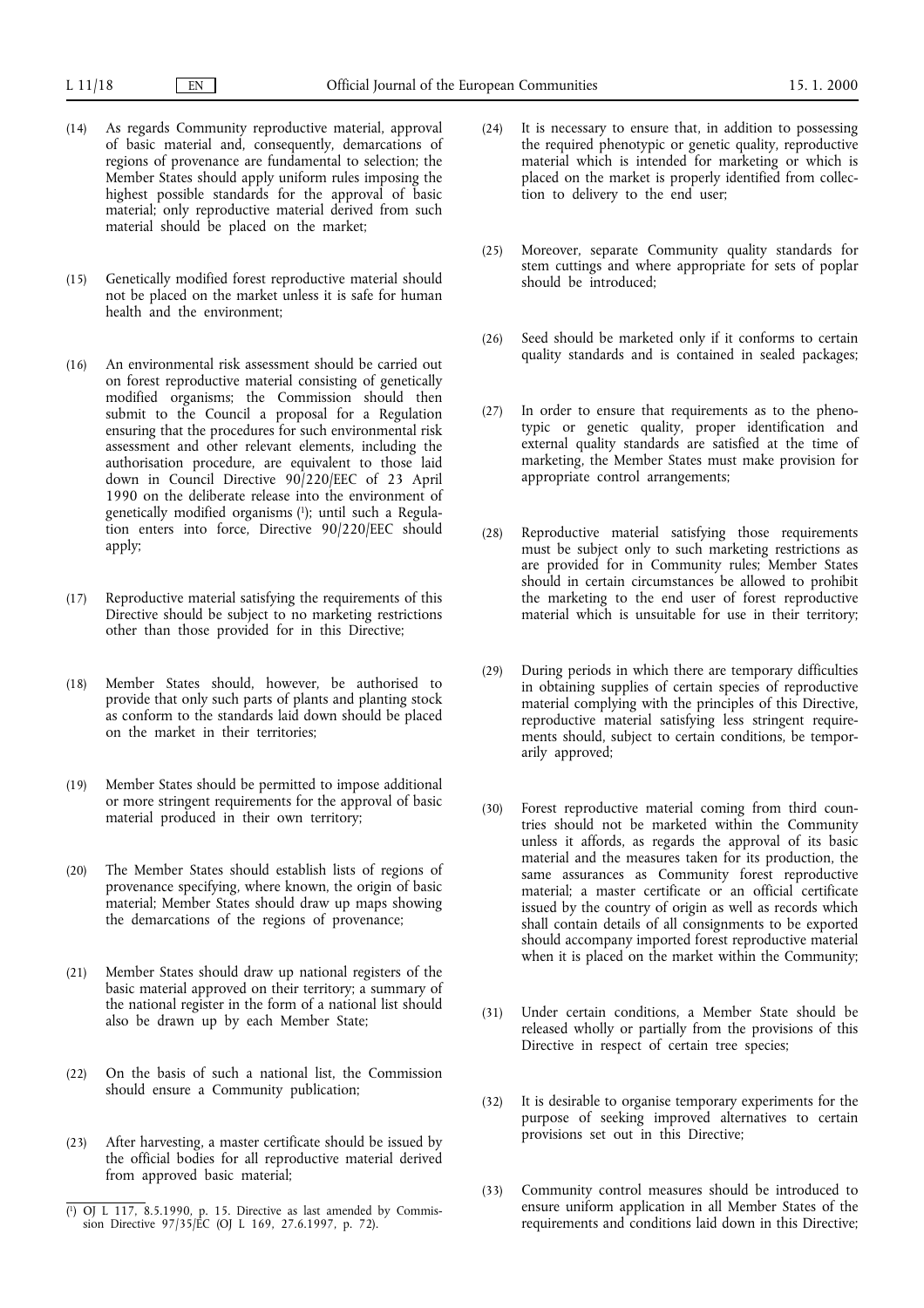- (34) Basically technical adjustments to the Annexes should be facilitated by an expeditious procedure;
- (35) The measures necessary for the implementation of this instrument should be adopted in accordance with Council Decision 1999/468/EC laying down the procedures for the exercise of implementing powers conferred on the Commission (1);
- (36) In the 1994 Treaty of Accession the Republic of Finland and the Kingdom of Sweden were granted a transitional period until 31 December 1999 for applying the Directive 66/404/EEC and the Republic of Finland also for applying Directive 71/161/EEC; this transitional period should be extended in order to allow the above mentioned countries to maintain their national schemes until the implementation date of this Directive at the latest,

HAS ADOPTED THIS DIRECTIVE:

# *Article 1*

This Directive shall apply to the production with a view to marketing and to the marketing of forest reproductive material within the Community.

## *Article 2*

For the purposes of this Directive the following definitions and/or classifications shall apply:

(a) Forest reproductive material:

reproductive material of those tree species and artificial hybrids thereof which are important for forestry purposes in all or part of the Community and in particular those which are listed in Annex I;

- (b) Reproductive material means any of the following:
	- (i) Seed unit:

cones, infructescenses, fruits and seeds intended for the production of planting stock;

(ii) parts of plants:

stem cuttings, leaf cuttings and root cuttings, explants or embryos for micropropagation, buds, layers, roots, scions, sets and any parts of a plant intended for the production of planting stock;

(iii) planting stock:

plants raised from seed units, from parts of plants, or from plants from natural regeneration;

- (c) Basic material means any of the following:
	- (i) Seed Source:

Trees within an area from which seed is collected;

(ii) Stand:

A delineated population of trees possessing sufficient uniformity in composition;

(iii) Seed Orchard:

A plantation of selected clones or families which is isolated or managed so as to avoid or reduce pollination from outside sources, and managed to produce frequent, abundant and easily harvested crops of seed;

(iv) Parents of Family:

Trees used to obtain progeny by controlled or open pollination of one identified parent used as a female, with the pollen of one parent (full-sibling) or a number of identified or unidentified parents (half sibling);

(v) Clone:

Group of individuals (ramets) derived originally from a single individual (ortet) by vegetative propagation, for example by cuttings, micropropagation, grafts, layers or divisions;

(vi) Clonal Mixture:

A mixture of identified clones in defined proportions.

- (d) Autochthonous and indigenous means either of the following:
	- (i) Autochthonous stand or seed source:

An autochthonous stand or seed source is one which normally has been continuously regenerated by natural regeneration. The stand or seed source may be regenerated artificially from reproductive material collected in the same stand or seed source or autochthonous stands or seed sources within the close proximity;

(ii) Indigenous stand or seed source:

An indigenous stand or seed source is an autochthonous stand or seed source or is a stand or seed source raised artificially from seed, the origin of which is situated in the same region of provenance.

(e) Origin:

For an autochthonous stand or seed source, the origin is the place in which the trees are growing. For a nonautochthonous stand or seed source, the origin is the place from which the seed or plants were originally introduced. The origin of a stand or seed source may be unknown.

(f) Provenance:

The place in which any stand of trees is growing.

(g) Region of Provenance:

For a species or sub-species, the region of provenance is the area or group of areas subject to sufficiently uniform ecological conditions in which stands or seed sources showing similar phenotypic or genetic characters are found, taking into account altitudinal boundaries where appropriate.

(h) Production:

Production includes all stages in the generation of the seed unit, the conversion from seed unit to seed and the raising (1) OJ L 184, 17.7.1999, p. 23. The stock from seed and parts of plants.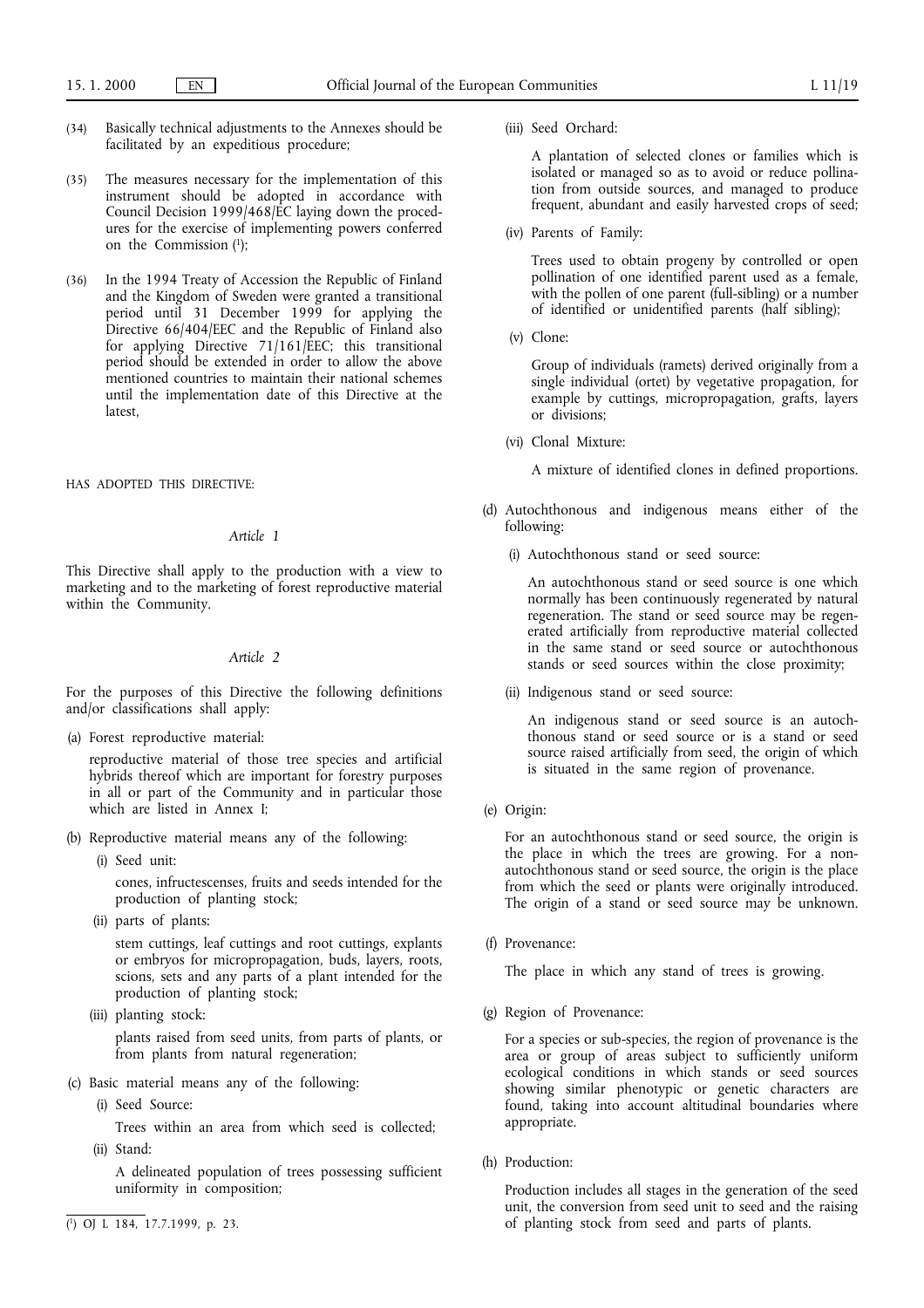# (i) Marketing:

Display with a view to sale, offering for sale, sale or delivery to another person including delivery under a service contract.

## (j) Supplier:

Any natural or legal person engaged professionally in marketing or importing of forest reproductive material.

- (k) Official body:
	- (i) an authority, established or designated by the Member State under the supervision of the national government and responsible for questions concerning the control of marketing and/or the quality of forest reproductive material;
	- (ii) any State authority established:
		- either at national level, or
		- at regional level, under the supervision of national authorities, within the limits set by the constitution of the Member State concerned.

The bodies referred to above may, in accordance with their national legislation, delegate the tasks provided for in this Directive to be accomplished under their authority and supervision to any legal person, whether governed by public or by private law, which, under its officially approved constitution, is charged exclusively with specific public functions, provided that such person, and its members, has no personal interest in the outcome of the measures it takes.

Moreover, in accordance with the procedure referred to in Article 26(2), other legal persons established on behalf of the body referred to in point (i) and acting under the authority and supervision of such body may be approved, provided that such person has no personal interest in the outcome of the measures it takes.

Member States shall notify the Commission of their responsible official bodies. The Commission shall forward that information to the other Member States.

- (l) Forest reproductive material is divided into the following categories:
	- (i) 'Source-identified'

Reproductive material derived from basic material which may be either a seed source or stand located within a single region of provenance and which meets the requirements set out in Annex II;

(ii) 'Selected'

Reproductive material derived from basic material which shall be a stand located within a single region of provenance, which has been phenotypically selected at the population level and which meets the requirements set out in Annex III;

(iii) 'Qualified'

Reproductive material derived from basic material which shall be seed orchards, parents of families, clones or clonal mixtures, the components of which

have been phenotypically selected at the individual level, and which meets the requirements set out in Annex IV. Testing need not necessarily have been undertaken or completed;

(iv) 'Tested'

Reproductive material derived from basic material which shall consist of stands, seed orchards, parents of families, clones or clonal mixtures. The superiority of the reproductive material must have been demonstrated by comparative testing or an estimate of the superiority of the reproductive material calculated from the genetic evaluation of the components of the basic material. The material shall meet the requirements set out in Annex V.

#### *Article 3*

1. The list of species and artificial hybrids in Annex Imay be amended in accordance with the procedure referred to in Article 26(3).

2. Insofar as certain species and artificial hybrids are not subject to the measures contained in this Directive, Member States may take such measures, or less stringent measures, in respect of their own territory.

3. The measures contained in this Directive shall not apply to forest reproductive material in the form of planting stock or parts of plants, which is shown to be intended for purposes other than forestry.

In such cases, the material shall be accompanied by a label or other document required by other Community or national provisions which are applicable to such material for the intended purpose. In the absence of any such provisions, where a supplier handles both material intended for forestry purposes and material which is shown to be intended for purposes other than forestry, the latter shall be accompanied by a label or other document bearing the following statement: 'Not for forestry purposes'.

The measures contained in this Directive shall not apply to forest reproductive material which is shown to be intended for export or re-export to third countries.

# *Article 4*

1. Member States shall provide that only approved basic material is used for the production of forest reproductive material which is to be marketed.

- 2. Basic material may only be approved by:
- (a) the official bodies if it meets the requirements set out in Annexes II, III, IV or V hereto, as appropriate;
- (b) reference to a unit known as 'the unit of approval'. Each unit of approval shall be identified by a unique register reference.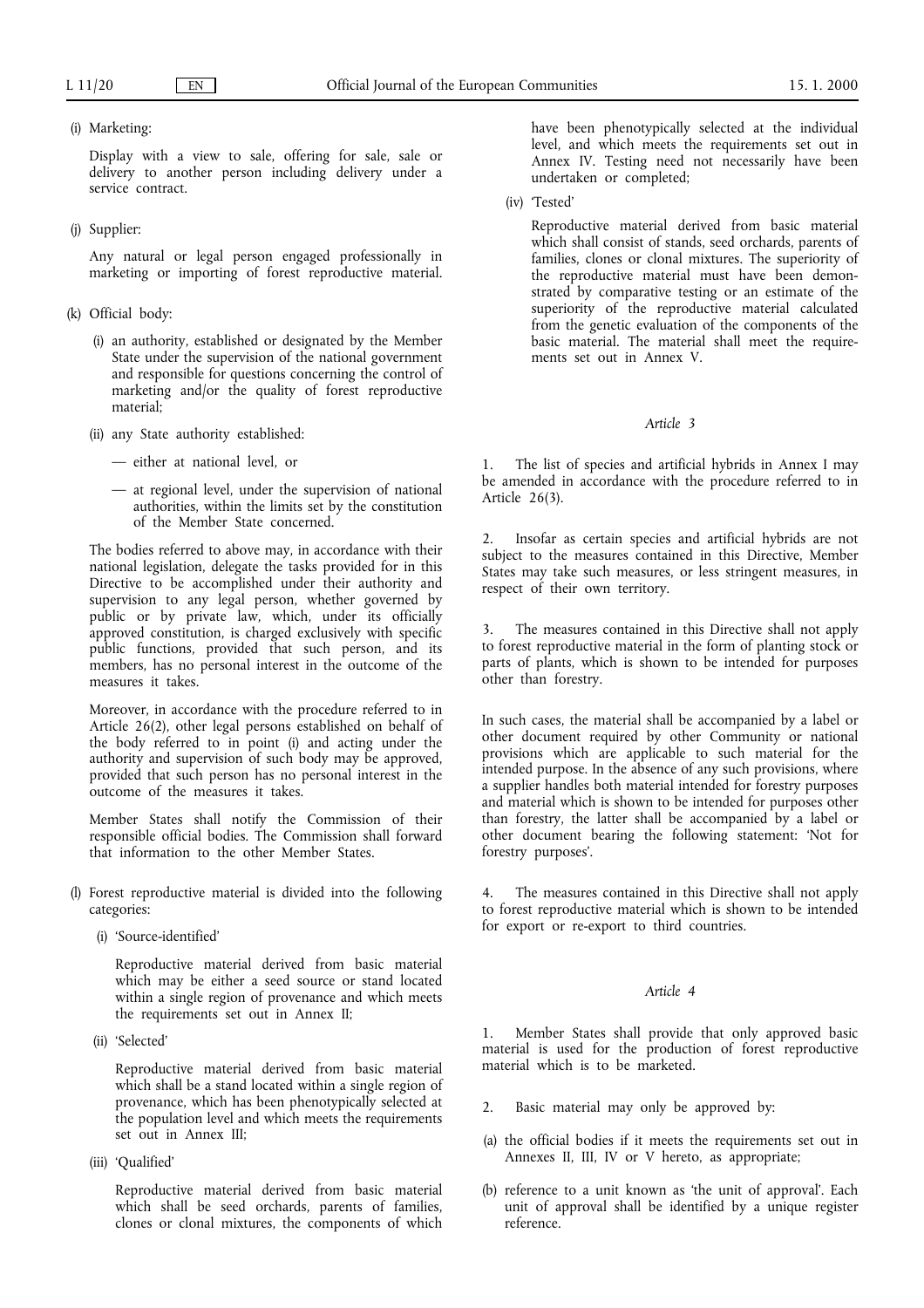- 3. Member States shall provide that:
- (a) approval shall be withdrawn if the requirements of this Directive are no longer met;
- (b) after approval, the basic material for the production of reproductive material under the selected, qualified and tested categories shall be re-inspected at regular intervals.

4. In the interest of conserving plant genetic resources used in forestry as specified in specific conditions which shall be established in accordance with the procedure laid down in Article 26(3) to take account of developments in relation to the conservation *in situ* and the sustainable use of plant genetic resources through growing and marketing of forestry reproductive material of origin which are naturally adapted to the local and regional conditions and threatened by genetic erosion, the Member States may depart from the requirements as laid down in paragraph 2 and Annexes II, III, IV and V insofar as specific conditions are established in accordance with the procedure referred to in Article 26(3).

5. Member States may approve, for a maximum period of ten years, in all or part of their territory, basic material for the production of tested reproductive material where, from the provisional results of the genetic evaluation or comparative tests referred to in Annex  $\check{V}$ , it can be assumed that the basic material will, when tests have been completed, satisfy the requirements for approval under this Directive.

## *Article 5*

1. If the basic material referred to in Article 4(1) consists of a genetically modified organism within the meaning of points 1 and 2 of Article 2 of Directive 90/220/EEC, such material shall only be accepted if it is safe for human health and the environment.

- 2. In the case of genetically modified basic material referred to in paragraph 1:
- (a) an environmental risk assessment equivalent to that laid down in Directive 90/220/EEC shall be carried out;
- (b) the procedures ensuring that the environmental risk assessment and other relevant elements are equivalent to those laid down in Directive 90/220/EEC shall be introduced on a proposal from the Commission, in a Regulation of the European Parliament and of the Council based on the appropriate legal basis in the Treaty. Until such Regulation enters into force, genetically modified basic material shall only be accepted for inclusion in the National Register under Article 10 of this Directive after having been authorised in accordance with Directive 90/220/EEC;
- (c) Articles 11 to 18 of Directive 90/220/EEC shall no longer apply to genetically modified basic material authorised in conformity with the Regulation referred to Regulation in subparagraph (b);
- (d) the technical and scientific details of the implementation of the environmental risk assessment shall be adopted in accordance with the procedure referred to in Article 26(3).

# *Article 6*

1. Member States shall provide for forest reproductive material derived from approved basic material in the manner set out in points (a) to (d):

- (a) Material of the species listed in Annex I shall not be marketed unless it is of the categories 'source-identified', 'selected', 'qualified' or 'tested' and meets the requirements of Annexes II, III, IV and V respectively,
- (b) Material of the artificial hybrids listed in Annex I shall not be marketed unless it is of the 'selected', 'qualified' or 'tested' categories and meets the requirements of Annexes III, IV and V respectively,
- (c) Material of the species and artificial hybrids listed in Annex Iwhich are vegetatively reproduced shall not be marketed unless it is of the 'selected', 'qualified' or 'tested' categories and meets the requirements of Annexes III, IV and V respectively. In the case of reproductive material of the 'selected' category, it may only be marketed if it has been mass propagated from seeds,
- (d) Material of the species and artificial hybrids listed in Annex I, which consists wholly or partly of genetically modified organisms, shall not be marketed unless it is of the 'tested' category and meets the requirements of Annex V.

2. The categories under which reproductive material from the different types of basic material may be marketed are as set out in the table in Annex VI.

Forest reproductive material of the species and artificial hybrids listed in Annex I shall not be marketed unless it meets the relevant requirements in Annex VII.

Parts of plants and planting stock may not be marketed unless they meet the requirements of prevailing international standards, once those standards are approved in accordance with the procedure referred to in Article 26(3).

Member States shall provide that suppliers of forest reproductive material are officially registered. The responsible official body may deem suppliers, who are already registered under Directive 77/93/EEC, to be registered for the purposes of this Directive. Such suppliers shall nonetheless comply with the requirements of this Directive.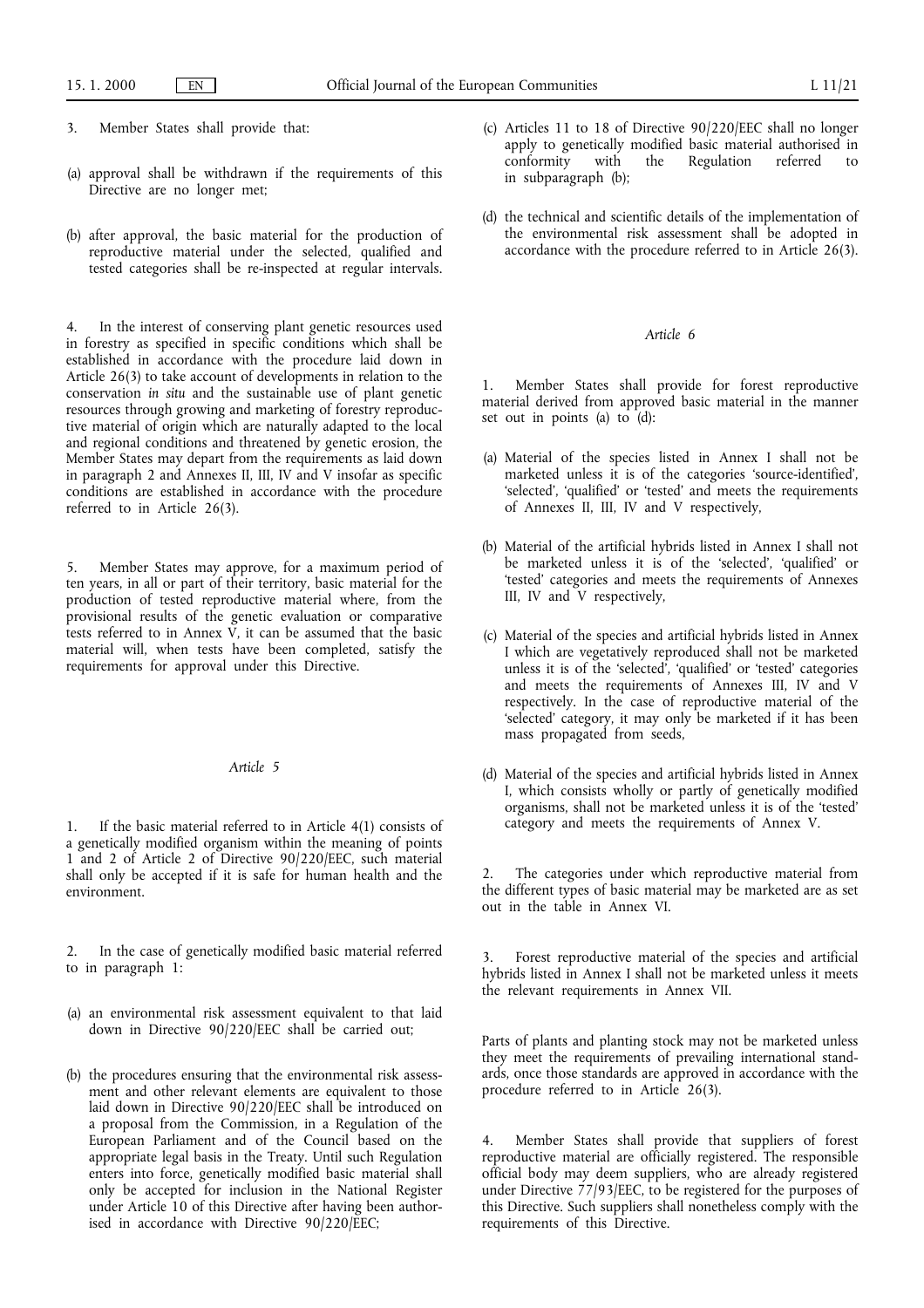5. Notwithstanding the provisions of paragraph 1, Member States may authorise suppliers on their own territory to place on the market appropriate quantities of:

- (a) forest reproductive material for tests, scientific purposes, selection work or genetic conservation purposes; and
- (b) seed units which are clearly shown not to be intended for forestry purposes.

6. The conditions under which Member States may grant the authorisations referred to in paragraph 5 may be determined in accordance with the procedure referred to in Article 26(3).

7. Without prejudice to paragraph 1 and in the case of reproductive material derived from basic material which does not meet all the requirements of the appropriate category mentioned in paragraph 1, Member States may authorise the marketing of such material subject to conditions to be drawn up in accordance with the procedure referred to in Article 26(3).

8. Specific provisions may be established in accordance with the procedure referred to in Article 26(3) to take account of developments under which forest reproductive material suitable for organic production may be marketed.

## *Article 7*

Member States may, as regards the conditions laid down in Annexes II to V and VII, impose additional or more stringent requirements for the approval of basic material and production of reproductive material in their own territory.

# *Article 8*

Member States may, in their territories, restrict the approval of basic material intended for the production of forest reproductive material of the category 'source-identified'.

## *Article 9*

In the case of basic material intended for the production of reproductive material of the 'source-identified' and 'selected' categories, the Member States shall, for the relevant species, demarcate the regions of provenance.

Member States shall draw up and publish maps showing the demarcations of the regions of provenance. The maps shall be sent to the Commission and other Member States.

# *Article 10*

1. Each Member State shall draw up a national register of the basic material of the various species approved on its territory. Full details of each unit of approval shall be recorded, together with its unique register reference, in the national register.

2. A summary of the national register in the form of a national list shall be drawn up by each Member State and shall be available on request to the Commission and the other Member States. The national list shall be presented in a common form for each unit of approval. For the categories 'source-identified' and 'selected', a summarisation of basic material based on regions of provenance is permitted. The following details shall be provided:

- (a) botanical name;
- (b) category;
- (c) purpose;
- (d) type of basic material;
- (e) register reference or, where appropriate, summary thereof, or identity code for region of provenance;
- (f) location: a short name, if appropriate, and any one of the following sets of particulars:
	- (i) for the 'source-identified' category, region of provenance and the latitudinal and longitudinal range,
	- (ii) for the 'selected' category, region of provenance and the geographical position defined by latitude and longitude or the latitudinal and longitudinal range,
	- (iii) for the 'qualified' category, the exact geographical position(s) where the basic material is maintained,
	- (iv) for the 'tested' category, the exact geographical position(s) where the basic material is maintained;
- (g) altitude or altitudinal range;
- (h) area: the size of a seed source(s), stand(s) or seed orchard(s);
- (i) origin: it shall be stated whether the basic material is autochthonous/indigenous, non-autochthonous/non-indigenous or if the origin is unknown. For non-autochthonous/ nonindigenous basic material, the origin shall be stated if known;
- (j) in the case of material of the 'tested' category, whether it is genetically modified.

3. The form in which such national lists shall be drawn up may be determined in accordance with the procedure referred to in Article 26(2).

## *Article 11*

1. On the basis of the national list provided by each Member State, the Commission may publish a list entitled 'Community List of Approved Basic Material for the Production of Forest Reproductive Material'.

2. The Community list shall reflect the details given in the national lists referred to in Article 10(2) and show the area of utilisation and any authorisations or restrictions under Articles 8, 17 or 20.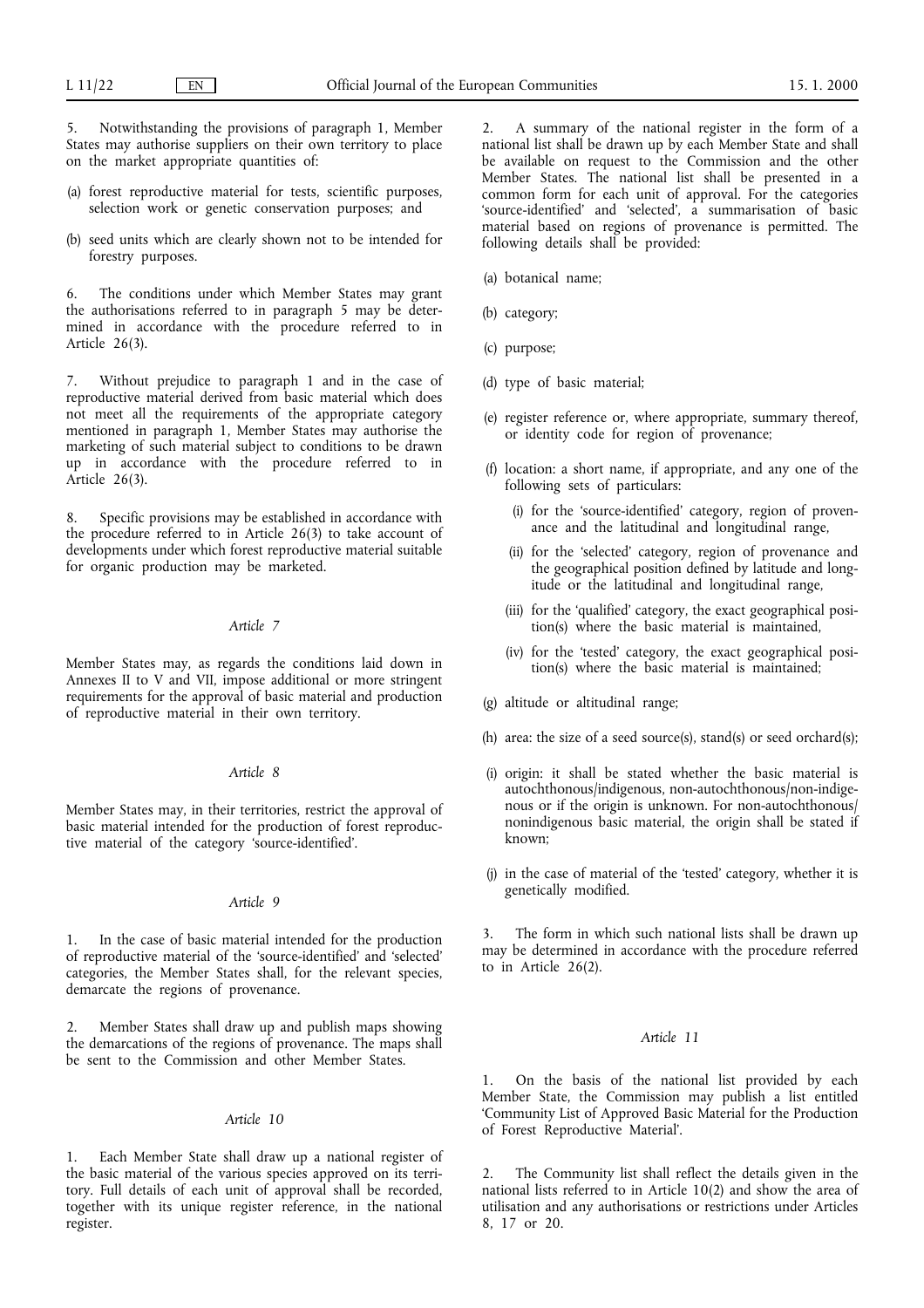# *Article 12*

1. After harvesting, a master certificate showing the unique register reference shall be issued by the official bodies for all reproductive material derived from approved basic material, giving the relevant information set out in Annex VIII.

2. Where a Member State provides for subsequent vegetative propagation in accordance with Article 13(2), a new master certificate shall be issued.

3. Where mixing takes place in accordance with subparagraphs (a), (b), (c) or (e) of Article 13(3), Member States shall ensure that the register references of the components of the mixtures are identifiable, and a new master certificate or other document identifying the mixture shall be issued.

# *Article 13*

1. Reproductive material shall, during all stages of production, be kept separated by reference to individual units of approval. Each lot of reproductive material shall be identified by the following:

- (a) master certificate code and number;
- (b) botanical name;
- (c) category;
- (d) purpose;
- (e) type of basic material;
- (f) register reference or identity code for region of provenance;
- (g) region of provenance for reproductive material of the 'source-identified' and 'selected' categories or other reproductive material if appropriate;
- (h) if appropriate, whether the origin of the material is autochthonous or indigenous, non-autochthonous or nonindigenous, or unknown;
- (i) in the case of seed units, the year of ripening;
- (j) age and type of planting stock of seedlings or cuttings, whether undercuts, transplants or containerised;
- (k) whether it is genetically modified.

2. Without prejudice to the provisions of paragraph 1 of this Article and of Article 6(1), point (c), Member States may provide for subsequent vegetative propagation of a single unit of approval in the 'selected', 'qualified' and 'tested' categories. In such cases the material shall be kept separate and identified as such.

3. Without prejudice to the provisions of paragraph 1, Member States may provide:

(a) within a single region of provenance, for mixing of reproductive material derived from two or more units of approval within the 'source-identified' category or within the 'selected' category;

- (b) when mixing of reproductive material within a single region of provenance, from seed sources and stands in the 'source-identified' category takes place, that the new combined lot will be certified as 'reproductive material derived from a seed source';
- (c) when mixing of reproductive material derived from nonautochthonous or non-indigenous basic material with that from basic material of unknown origin takes place, that the new combined lot will be certified as being 'of unknown origin';
- (d) when mixing takes place in accordance with subparagraphs (a), (b) or (c) that the identity code for the region of provenance may be substituted for the register reference as in paragraph  $1(f)$ ;
- (e) for mixing of reproductive material derived from a single unit of approval from different years of ripening;
- (f) when mixing takes place in accordance with subparagraph (e) that the actual years of ripening and proportion of material from each year shall be recorded.

## *Article 14*

1. Reproductive material may be marketed only in lots which comply with Article 13 and are accompanied by a label or other document from the supplier ('the supplier's label or document') giving, in addition to the information required under Article 13, the following information:

- (a) master certificate number(s) issued under Article 12 or reference to the other document available according to Article 12(3);
- (b) name of supplier;
- (c) quantity supplied;
- (d) in the case of reproductive material of the 'tested' category whose basic material is approved under Article 4(5), the words 'provisionally approved';
- (e) whether the material has been vegetatively propagated.

In the case of seeds, the supplier's label or document referred to in paragraph 1 shall also include the following additional information, assessed, as far as possible, by internationally accepted techniques:

- (a) purity: the percentage by weight of pure seed, other seed and inert matter of the product marketed as a seed lot;
- (b) the germination percentage of the pure seed, or, where germination percentage is impossible or impractical to assess, the viability percentage assessed by reference to a specified method;
- (c) the weight of 1 000 pure seeds;
- (d) the number of germinable seeds per kilogram of product marketed as seed, or, where the number of germinable seeds is impossible or impractical to assess, the number of viable seeds per kilogram.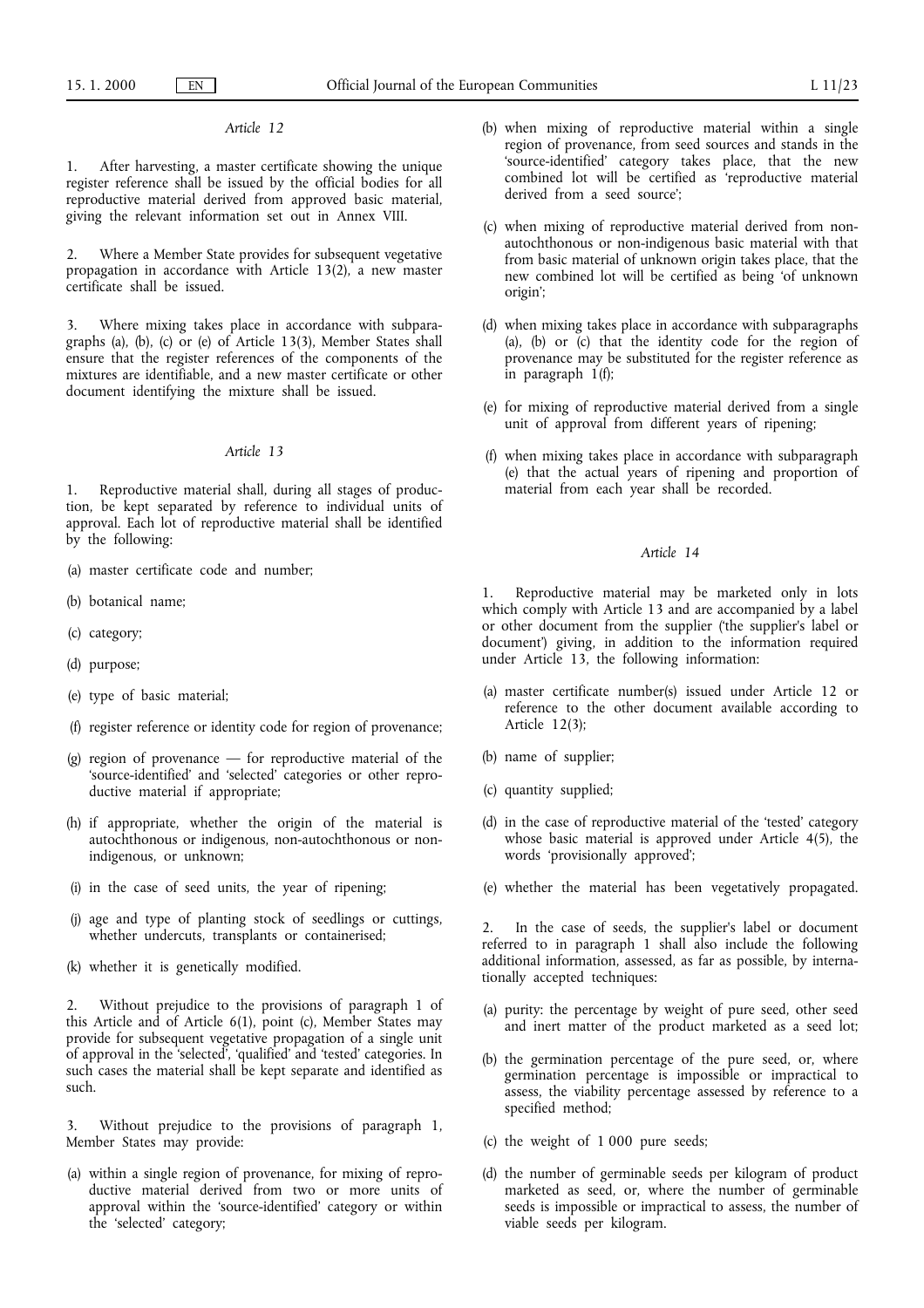3. In order to make seed of the current seasons crop rapidly available, notwithstanding the fact that the examination in respect of germination as laid down in paragraph 2(b) has not been concluded, Member States may authorise marketing as far as to the first buyer. The respect of the conditions as laid down in paragraph 2(b) and (d) shall be stated by the supplier as soon as possible.

4. In the case of small quantities of seed, the requirements as laid down in paragraph 2(b) and (d) above do not apply. The quantities and conditions may be determined in accordance with the procedure referred to in Article 26(2).

5. In the case of *Populus* spp., parts of plants shall only be marketed if the EC classification number according to point 2(b) of Annex VII, Part C is given on the supplier's label or document.

6. If a coloured label or document is used in respect of any category of forest reproductive material, the colour of the supplier's label or document shall be yellow in the case of 'source-identified' reproductive material, green in the case of 'selected' reproductive material, pink in the case of 'qualified' reproductive material and blue in the case of 'tested' reproductive material.

7. In the case of forest reproductive material derived from basic material which consists of a genetically modified organism, any label or document, official or otherwise, for the lot shall clearly indicate that fact.

# *Article 15*

Seed units shall be marketed only in sealed packages. The sealing device shall be such as will become unserviceable when the package is opened.

# *Article 16*

1. The Member States shall, by an official control system set up or approved by them, ensure that reproductive material from individual units of approval or lots remains clearly identifiable through the entire process from collection to delivery to the end user. Official inspections of registered suppliers shall be carried out regularly.

2. Member States shall ensure that the respective official bodies assist each other administratively in order to obtain appropriate information necessary to ensure the proper functioning of this Directive, particularly where forest reproductive material moves from one Member State to another.

3. Suppliers shall provide official bodies with records, which shall contain details of all consignments detained and marketed.

4. Detailed rules for the application of paragraph 2 shall be drawn up in accordance with the procedure referred to in Article 26(2) no later than 30 June 2002.

5. Member States shall take all measures to ensure compliance with the provisions of this Directive by making suitable arrangements for forest reproductive material to be officially controlled during production with a view to marketing and marketing.

6. Experts from the Commission may, in cooperation with the official bodies of the Member States, make on-the-spot checks so far as this is necessary to ensure uniform application of this Directive. They may in particular verify whether forest reproductive material is complying with the requirements of this Directive. A Member State in whose territory a check is being carried out shall give all necessary assistance to the experts in carrying out their duties. The Commission shall inform the Member States of the results of the investigation.

# *Article 17*

1. Member States shall ensure that reproductive material which is placed on the market in accordance with the provisions of this Directive shall not be subject to any marketing restrictions as regards its characteristics, examination and inspection requirements, labelling and sealing other than those laid down in this Directive.

2. Upon its application, a Member State may be authorised, pursuant to the procedure referred to in Article 26(3), to prohibit the marketing to the end user with a view to seeding or planting in all or part of its territory of specified reproductive material.

Such authorisation shall be granted only where there is reason to believe:

- (a) that the use of the said reproductive material would, on account of its phenotypic or genetic characteristics, have an adverse effect on forestry, environment, genetic resources or biodiversity in all or part of that Member State on the basis of
	- evidence relating to the region of provenance or the origin of the material or,
	- results of trials or scientific research carried out in appropriate locations, either within or outside the Community.
- (b) on the basis of known results of trials, scientific research, or the results obtained from forestry practice concerning survival and development of planting stock in relation to morphological and physiological characteristics that the use of the said reproductive material would, on account of its characteristics have an adverse effect on forestry, environment, genetic resources or biodiversity in all or part of that Member State.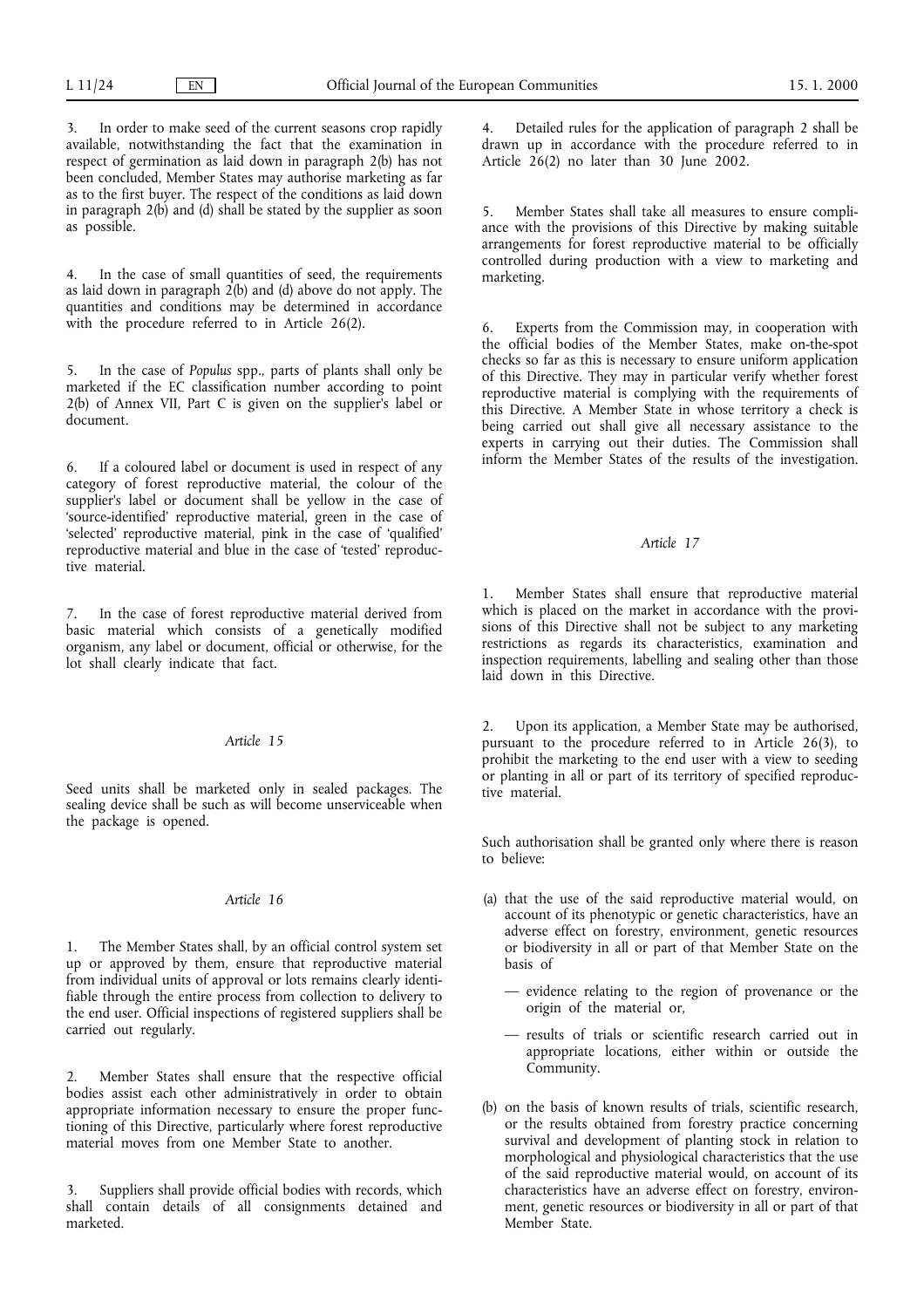3. Detailed rules for the application of paragraph 2 shall be drawn up in accordance with the procedure referred to in Article  $26(3)$ .

4. Without prejudice to paragraph 1, Member States which have implemented Article 8 in respect of the forest reproductive material of the category source identified may prohibit the marketing to the end user of such material.

# *Article 18*

1. In order to remove any temporary difficulties in the general supply to the end user of forest reproductive material satisfying the requirements of this Directive that occur in one or more Member States and cannot be overcome within the Community, the Commission shall, at the request of at least one Member State affected and in accordance with the procedure referred to in Article 26(2), authorise one or more Member States to approve for marketing, for a period to be set by the Commission, forest reproductive material of one or more species which satisfies less stringent requirements.

Where such action is taken, the suppliers' labels or documents required under Article  $14(1)$  shall state that the material in question satisfies less stringent requirements.

2. Detailed rules for the application of paragraph 1 may be drawn up in accordance with the procedure referred to in Article 26(2).

## *Article 19*

1. The Council, acting by a qualified majority on a proposal from the Commission, shall determine whether forest reproductive material produced in a third country affords the same assurances as regards the approval of its basic material and the measures taken for its production with a view to marketing as does forest reproductive material produced within the Community and complying with the provisions of this Directive.

In addition to the matters referred to in paragraph 1, the Council shall determine the species, type of basic material and categories of forest reproductive material, together with its region of provenance, which may be permitted to be marketed under paragraph 1 within the Community.

3. Until such time as the Council has taken a decision under paragraph 1, the Member States may, in accordance with the procedure referred to in Article 26(3), be authorised to take such decisions. Such authorisation shall aim at ensuring that the material to be imported affords equivalent guarantees in all respects to forest reproductive material produced in the Community in accordance with this Directive. In particular such imported material shall be accompanied by a master certificate or an official certificate issued by the country of origin and records which shall contain details of all consignments to be exported, to be provided by the supplier in the third country.

## *Article 20*

Upon application by a Member State, the Commission, acting in accordance with the procedure referred to in Article 26(3), may release a Member State wholly or partially from the provisions of this Directive in respect of certain tree species which are not important for forestry purposes in that Member State, save where this would run counter to the provisions of Article 17(1).

## *Article 21*

For the purpose of seeking improved alternatives to certain provisions set out in this Directive, it may be decided to organise temporary experiments under specified conditions at Community level in accordance with the procedure referred to in Article  $26(3)$ .

The duration of an experiment shall not exceed seven years.

In the context of such experiments, Member States may be released from certain obligations laid down in this Directive. The extent of that release shall be defined with reference to the provisions to which it applies.

# *Article 22*

Forest reproductive material shall, where applicable, comply with the relevant plant health conditions laid down in Directive 77/93/EEC.

#### *Article 23*

Any amendments to be made to the Annexes in the light of the development of scientific or technical knowledge shall be adopted according to the procedure referred to in Article 26(3).

## *Article 24*

The measures necessary for the implementation of this Directive relating to the matters contained in the Articles referred to below shall be adopted in accordance with the management procedure referred to in Article 26(2).

— Articles 2, 10, 14, 16, 18, 27.

#### *Article 25*

The measures necessary for the implementation of this Directive relating to the matters contained in the Articles referred to below shall be adopted in accordance with the regulatory procedure referred to in Article 26(3).

— Articles 3, 4, 5, 6, 17, 19, 20, 21 and 23.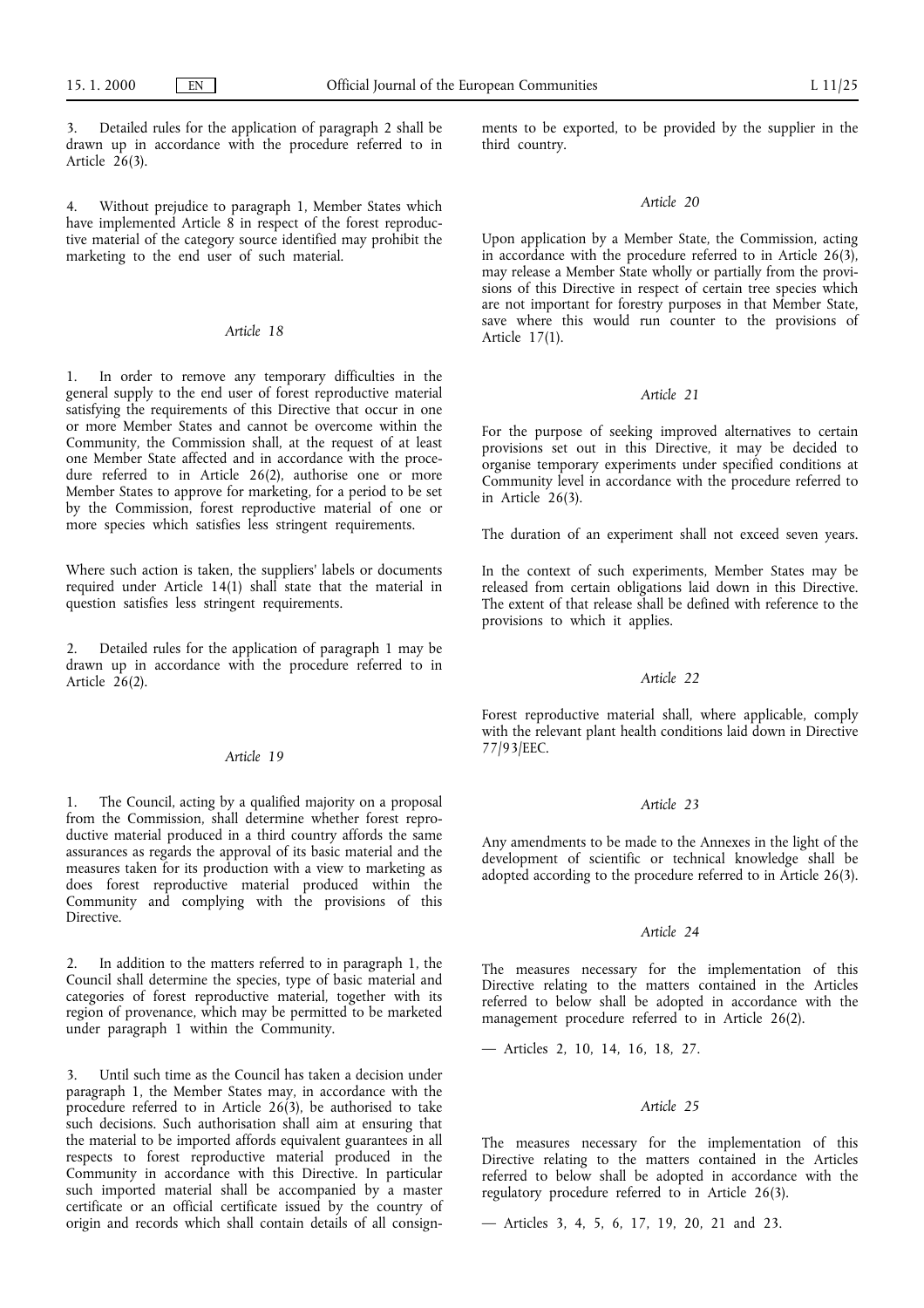# *Article 26*

The Commission shall be assisted by the Standing Committee on Seeds (hereinafter referred to as 'the Committee').

Where reference is made to this paragraph, Articles 4 and 7 of Decision 1999/468/EC shall apply.

The period laid down in Article 4(3) of Decision 1999/468/EC shall be set at one month.

3. When reference is made to this paragraph, Articles 5 and 7 of Decision 1999/468/EC shall apply.

The period laid down in Article 5(6) of Decision 1999/468/EC shall be set at two months.

4. The Committee shall adopt its rules of procedure.

#### *Article 27*

1. For a transitional period not exceeding 10 years from 1 January 2003, Member States may use, for the purpose of approving basic material for the production of tested reproductive material — not previously covered by Directive 66/ 404/EEC — the results of comparative tests which do not satisfy the requirements laid down in Annex V.

Such tests shall have begun before 1 January 2003, and must have shown that the reproductive material derived from the basic material is superior.

For a transitional period not exceeding 10 years from 1 January 2003, Member States may use, for the purpose of approving basic material for the production of tested reproductive material of all species and artificial hybrids covered by this Directive, the results of genetic evaluation tests which do not satisfy the requirements laid down in Annex V.

Such tests shall have begun before 1 January 2003, and must have shown that the reproductive material derived from the basic material is superior.

3. In the case of new species and artificial hybrids which may be added to Annex Iat a later date, the transitional period referred to in paragraphs 1 and 2 shall be fixed in accordance with the procedure referred to in Article 26(2).

4. Member States may, in accordance with the procedure referred to in Article 26(2), be authorised to use the results of comparative tests and genetic evaluation tests after expiry of the transitional period.

### *Article 28*

1. Member States shall bring into force the laws, regulations and administrative provisions necessary to comply with this Directive with effect from 1 January 2003. They shall forthwith inform the Commission thereof.

When Member States adopt those measures, they shall contain a reference to this Directive or be accompanied by such a reference on the occasion of their official publication. The methods of making such a reference shall be laid down by the Member States.

2. Member States shall communicate to the Commission the text of the main provisions of domestic law they adopt in the field covered by this Directive.

3. The Member States shall be allowed to market until exhaustion stocks of forest reproductive material accumulated before 1 January 2003.

#### *Article 29*

Directive 66/404/EEC and Directive 71/161/EEC are hereby repealed with effect from 1 January 2003.

Directive 66/404/EEC shall not apply to the Republic of Finland and the Kingdom of Sweden and Directive 71/161/EEC shall not apply to the Republic of Finland.

References to the repealed Directives shall be construed as references to this Directive and should be read in accordance with the correlation table set out in Annex IX.

# *Article 30*

This Directive shall enter into force on the date of its publication in the *Official Journal of the European Communities*.

## *Article 31*

This Directive is addressed to the Member States.

Done at Brussels, 22 December 1999.

*For the Council The President* K. HEMILÄ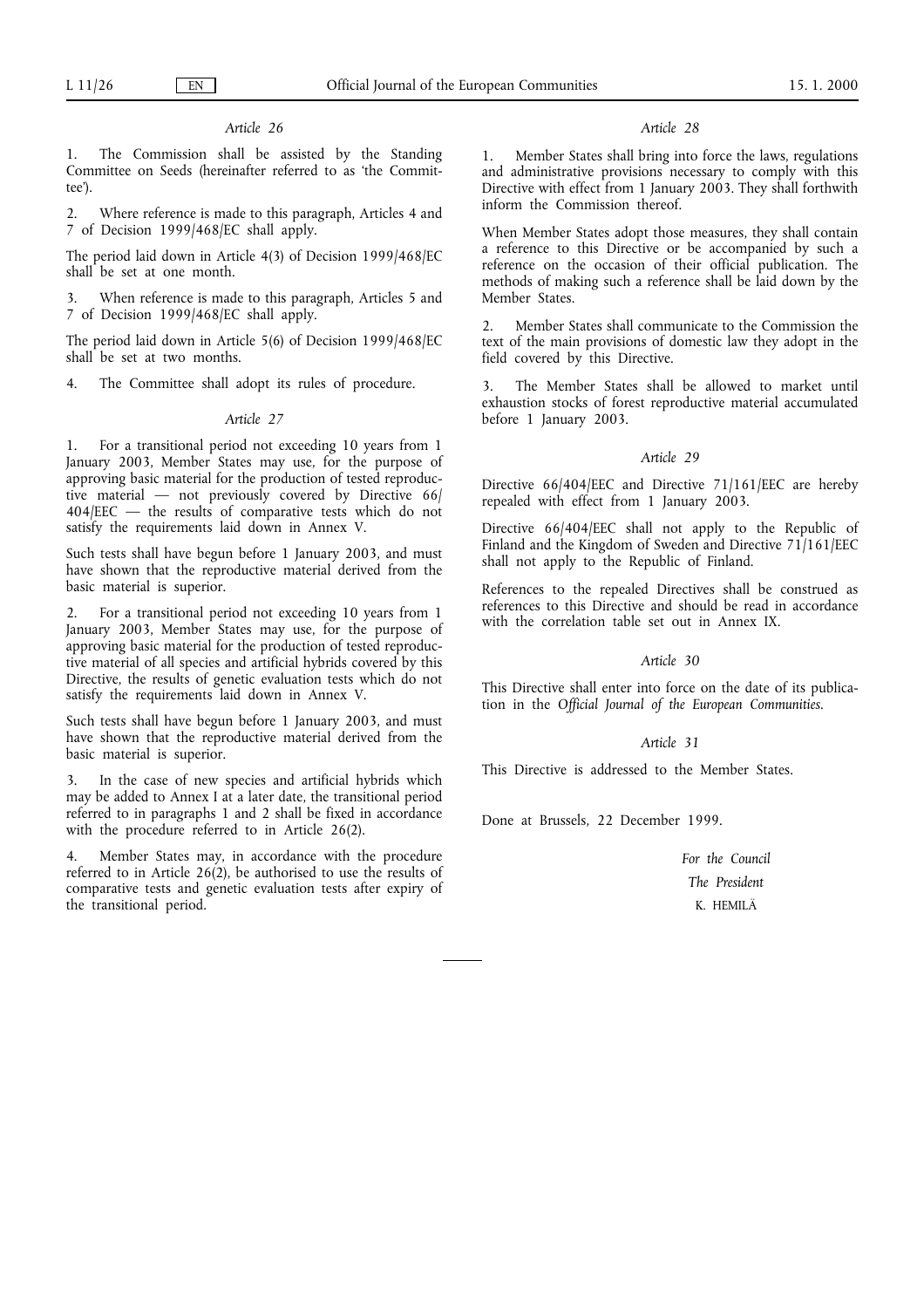# *ANNEX I*

# **LIST OF TREE SPECIES AND ARTIFICIAL HYBRIDS**

*Abies alba* Mill. *Abies cephalonica* Loud. *Abies grandis* Lindl. *Abies pinsapo* Boiss. *Acer platanoides* L. *Acer pseudoplatanus* L. *Alnus glutinosa* Gaertn. *Alnus incana* Moench. *Betula pendula* Roth. *Betula pubescens* Ehrh. *Carpinus betulus* L. *Castanea sativa* Mill. *Cedrus atlantica* Carr. *Cedrus libani* A. Richard *Fagus sylvatica* L. *Fraxinus angustifolia* Vahl. *Fraxinus excelsior* L. *Larix decidua* Mill. *Larix x eurolepis* Henry *Larix kaempferi* Carr. *Larix sibirica* Ledeb. *Picea abies* Karst. *Picea sitchensis* Carr. *Pinus brutia* Ten.

*Pinus canariensis* C. Smith *Pinus cembra* L. *Pinus contorta* Loud. *Pinus halepensis* Mill. *Pinus leucodermis* Antoine *Pinus nigra* Arnold *Pinus pinaster* Ait. *Pinus pinea* L. *Pinus radiata* D. Don *Pinus sylvestris* L. *Populus* spp. and artificial hybrids between those species *Prunus avium* L. *Pseudotsuga menziesii* Franco *Quercus cerris* L. *Quercus ilex* L. *Quercus petraea* Liebl. *Quercus pubescens* Willd. *Quercus robur* L. *Quercus rubra* L. *Quercus suber* L. *Robinia pseudoacacia* L. *Tilia cordata* Mill. *Tilia platyphyllos* Scop.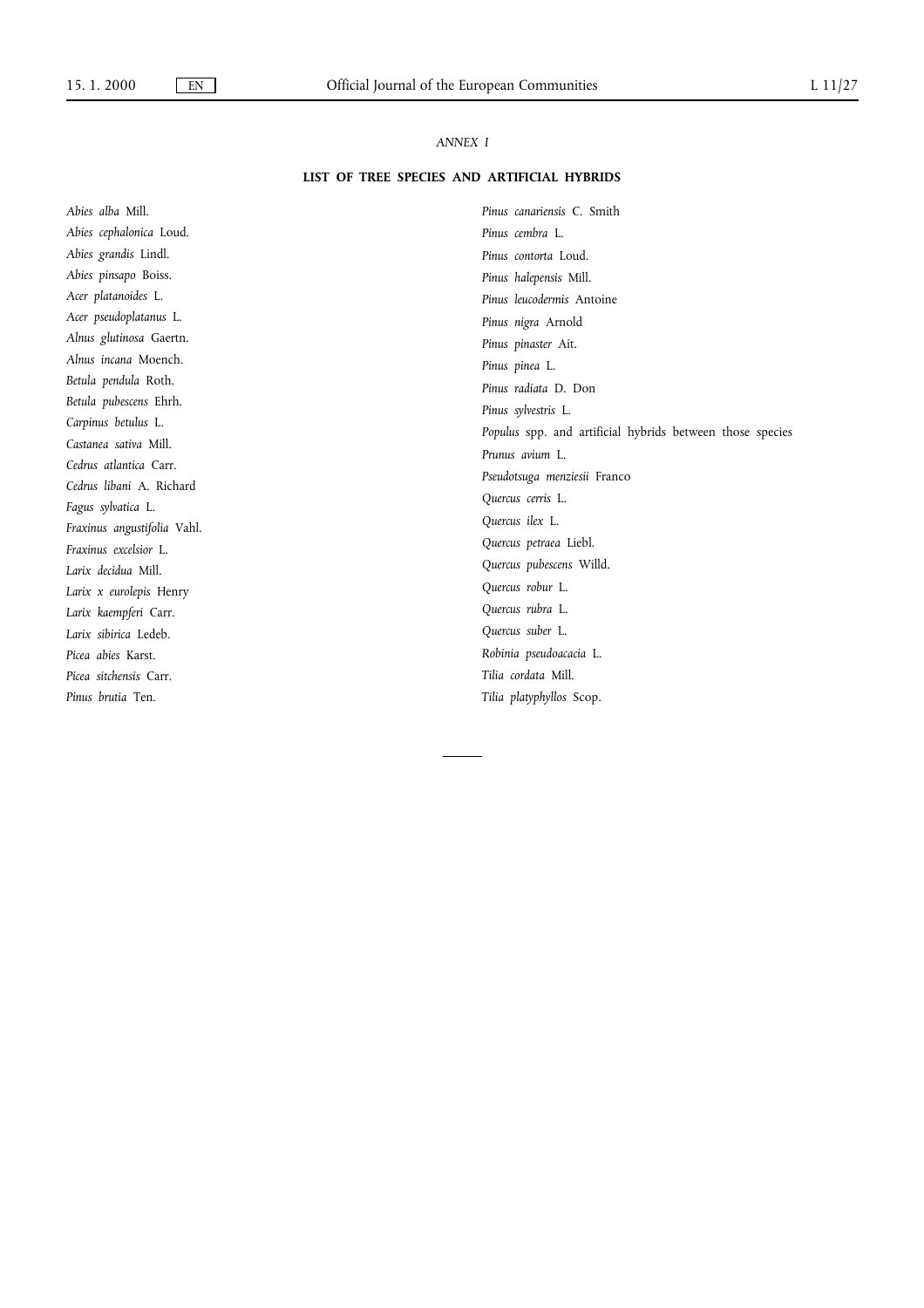### *ANNEX II*

#### **MINIMUM REQUIREMENTS FOR THE APPROVAL OF BASIC MATERIAL INTENDED FOR THE PRODUC-TION OF REPRODUCTIVE MATERIAL TO BE CERTIFIED AS 'SOURCE-IDENTIFIED'**

- 1. The basic material shall be as seed source or stand located within a single Region of Provenance. It shall be at the discretion of the Member State in each individual case as to whether a formal inspection is required except that, a formal inspection must be made where the material is destined for a specific forestry purpose.
- 2. The seed source or stand shall meet criteria set by the Member States.
- 3. The Region of Provenance and the location and the altitude or altitudinal range of the place(s) where the reproductive mateiral is collected must be stated.
	- It must be stated whether the basic material is:
		- (a) autochthonous or non-autochthonous or the origin is unknown or
		- (b) indigenous or non-indigenous or the origin is unknown.

In the case of non-autochthonous or non-indigenous basic material the origin must be stated if known.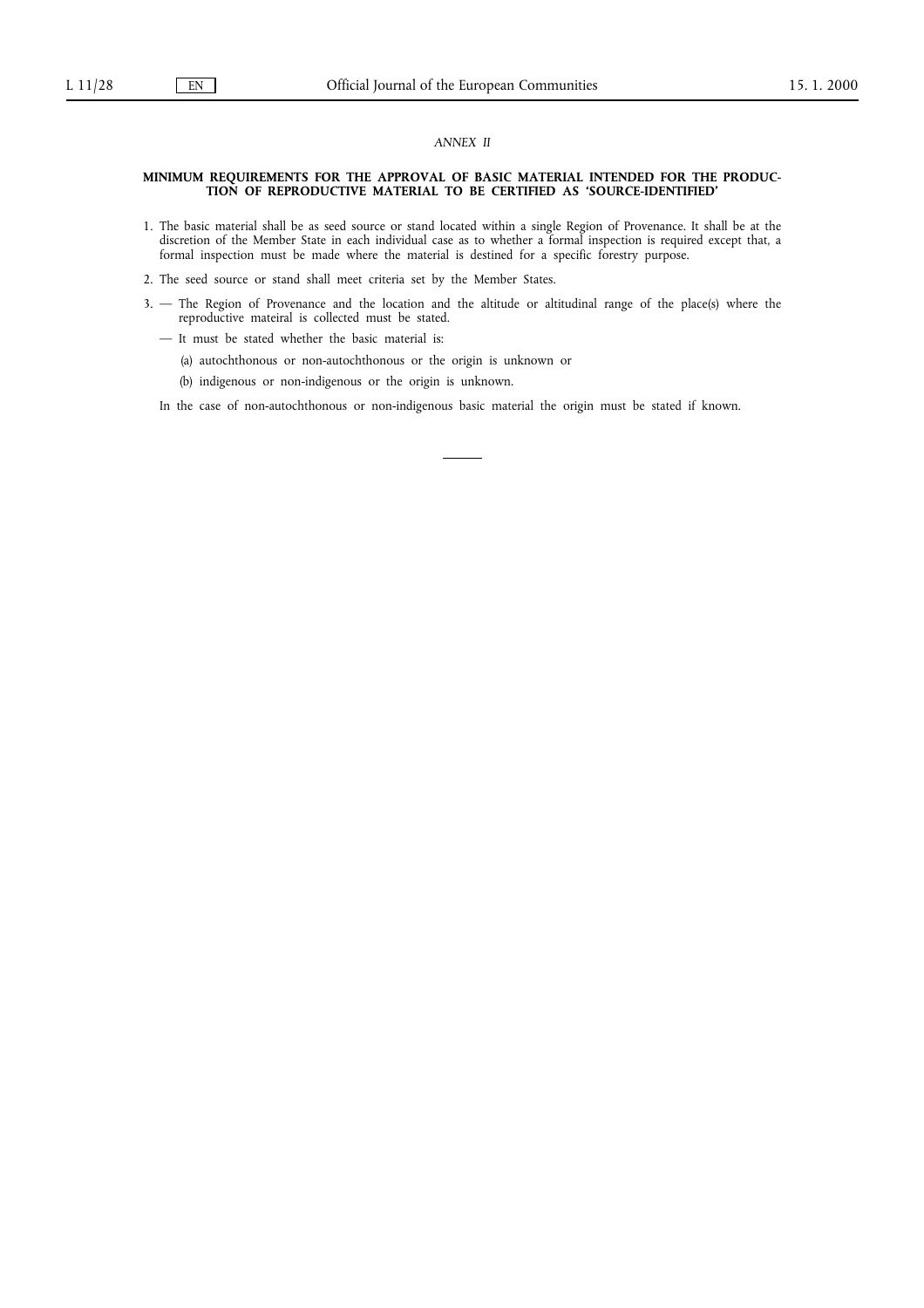## *ANNEXE III*

#### **MINIMUM REQUIREMENTS FOR THE APPROVAL OF BASIC MATERIAL INTENDED FOR THE PRODUC-TION OF REPRODUCTIVE MATERIAL TO BE CERTIFIED AS 'SELECTED'**

**General:** The stand will be judged with respect to the specific stated purpose for which the reproductive material will be intended and due weight shall be given to requirements 1-10, depending on the specific purpose. The criteria for selection shall be determined by the Member State and the purpose shall be indicated in the National Register.

- 1. **Origin:** It must be determined either by historical evidence or other appropriate means whether the stand is autochthonous/indigenous, non-autochthonous/non-indigenous or the origin is unknown and for non-authochthonous/non-indigenous basic material the origin must be stated if known.
- 2. **Isolation:** Stands must be situated at a sufficient distance from poor stands of the same species or from stands of a related species or variety which can form hybrids with the species in question. Particular attention shall be paid to this requirement when the stands surrounding autochthonous/indigenous stands are non-autochthonous/nonindigenous or of unknown origin.
- 3. **Effective Size of the Population:** Stands must consist of one or more groups of trees well distributed and sufficiently numerous to ensure adequate inter-pollination. To avoid the unfavourable effects of inbreeding, selected stands shall consist of a sufficient number and density of individuals on a given area.
- 4. **Age and Development:** Stands must consist of trees of such an age or stage of development that the criteria given for the selection can be clearly judged.
- 5. **Uniformity:** Stands must show a normal degree of individual variation in morphological characters. When necessary, inferior trees should be removed.
- 6. **Adaptedness:** Adaptation to the ecological conditions prevailing in the Region of Provenance must be evident.
- 7. **Health and Resistance:** Trees in stands must in general be free from attacks by damaging organisms and show resistance to the adverse climatic and site conditions, except for damage by pollution, in the place where they are growing.
- 8. **Volume production:** For the approval of selected stands volume production of wood must normally be superior to the accepted mean under similar ecological and management conditions.
- 9. **Wood Quality:** The quality of the wood shall be taken into account and, in some cases, it may be an essential criterion.
- 10. **Form or Growth Habit:** Trees in stands must show particularly good morphological features, especially straigthness and circularity of stem, favourable branching habit, small size of branches and good natural pruning. In addition, the porportion of forked trees and those showing spiral grain should be low.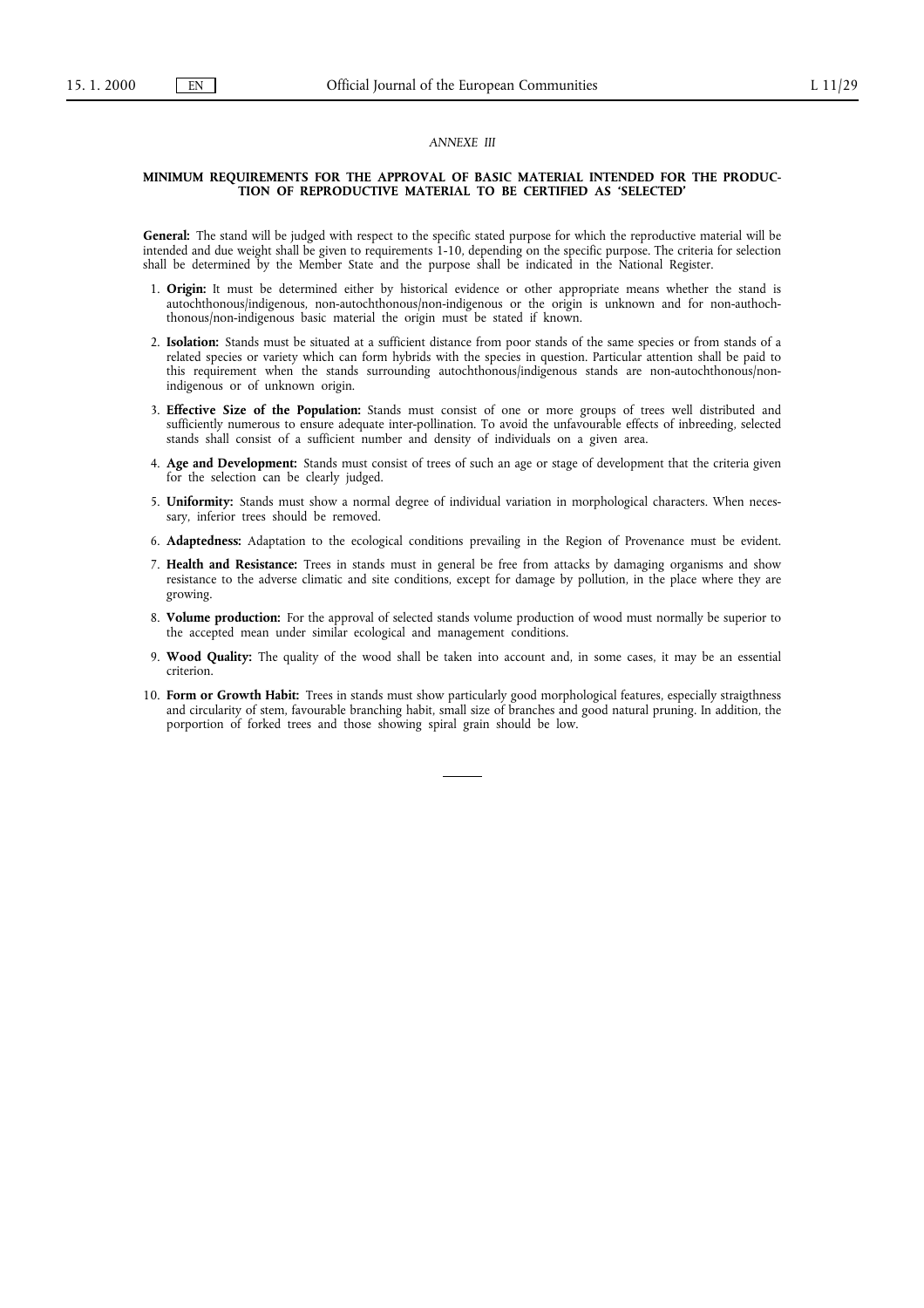## *ANNEX IV*

#### **MINIMUM REQUIREMENTS FOR THE APPROVAL OF BASIC MATERIAL INTENDED FOR THE PRODUC-TION OF REPRODUCTIVE MATERIAL TO BE CERTIFIED AS 'QUALIFIED'**

### 1. **Seed Orchards**

- (a) The type, objective, crossing design and field layout, components, isolation and location and any changes of these must be approved and registered with the official body;
- (b) The component clones or families shall be selected for their outstanding characters and special consideration shall be given to the requirements 4, 6, 7, 8, 9 and 10 of Annex III;
- (c) The component clones or families shall be planted or shall have been planted according to a plan which has been approved by the official body and established in such a way that each component can be identified;
- (d) Thinning carried out in seed orchards shall be described together with the selection criteria used for such thinnings and registered with the official body;
- (e) The seed orchards shall be managed and seed harvested in such a way that the objectives of the orchards are attained. In the case of a seed orchard intended for the production of an artificial hybrid, the percentage of hybrids in the reproductive material must be determined by a verification test.

#### 2. Parents of Family(ies)

- (a) The parents shall be selected for their outstanding characters and special consideration will be given to the requirements 4, 6, 7, 8, 9 and 10 of Annex III, or selected for their combining ability;
- (b) The objective, crossing design and pollination system, components, isolation and location and any significant changes of these must be approved and registered with the official body;
- (c) The identity, number and proportion of the parents in a mixture must be approved and registered with the official body;
- (d) In the case of parents intended for the production of an artificial hybrid, the percentage of hybrids in the reproductive material must be determined by a verification test.

#### 3. **Clones**

- (a) Clones shall be identifiable by distinctive characters which have been approved and registered with the official body;
- (b) The value of individual clones shall be established by experience or have been demonstrated by sufficiently prolonged experimentation;
- (c) Ortets used for the production of clones shall be selected for their outstanding characters and special consideration should be given to the requirements 4, 6, 7, 8, 9 and 10 of Annex III;
- (d) Approval shall be restricted by the Member State to a maximum number of years or a maximum number of ramets produced.

## 4. **Clonal Mixtures**

- (a) Clonal mixture shall meet the requirements in points  $3(a)$ ,  $3(b)$  and  $3(c)$ ;
- (b) the identity, number and proportion of the component clones of a mixture, and the selection method and foundation stock must be approved and registered with the official body. Each mixture must contain sufficient genetic diversity;
- (c) Approval shall be restricted by the Member State to a maximum number of years or a maximum number of ramets produced.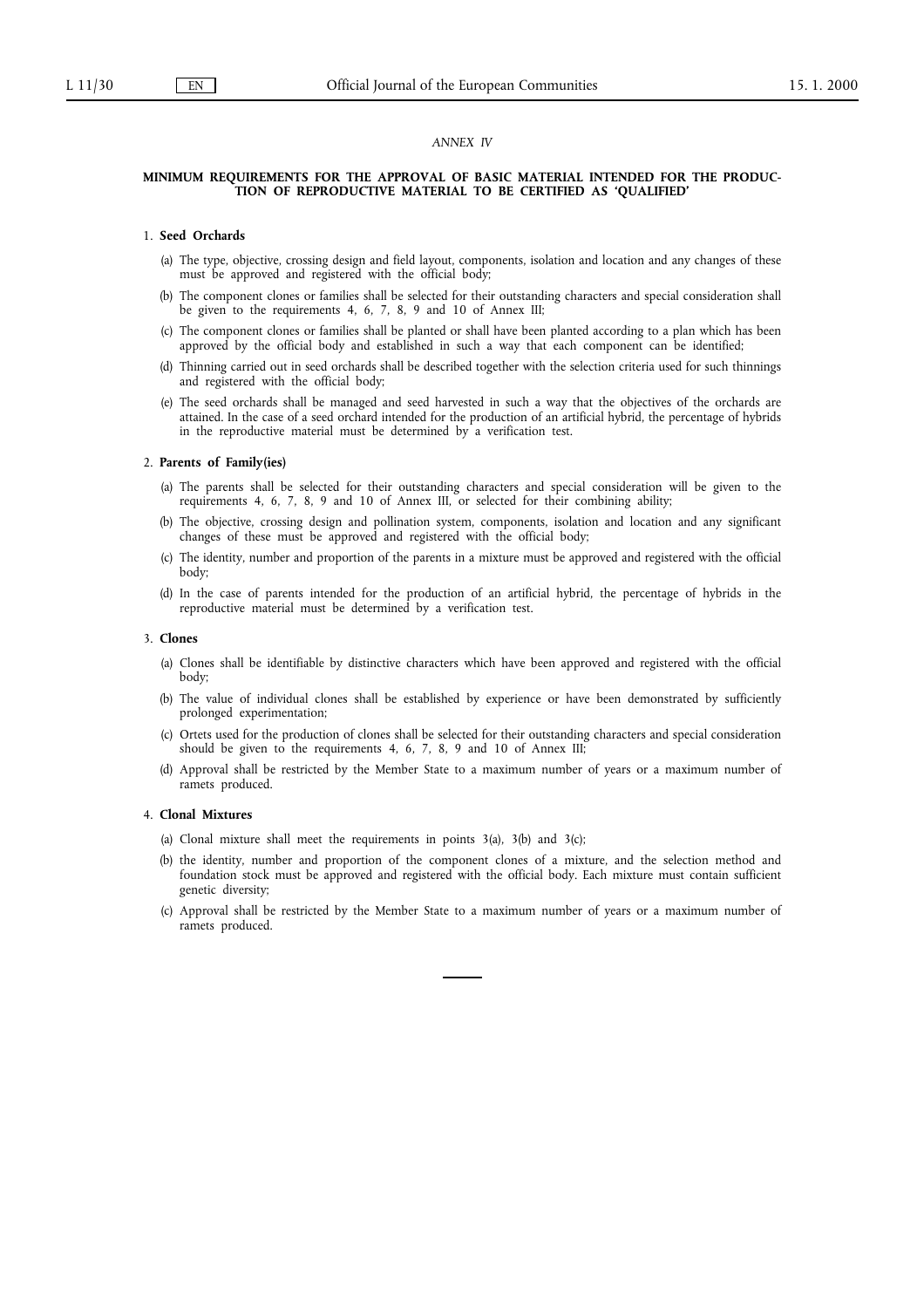### *ANNEX V*

#### **MINIMUM REQUIREMENTS FOR THE APPROVAL OF BASIC MATERIAL INTENDED FOR THE PRODUC-TION OF REPRODUCTIVE MATERIAL TO BE CERTIFIED AS 'TESTED'**

#### 1. REQUIREMENTS FOR ALL TESTS

#### (a) **General**

The basic material must satisfy the appropriate requirements in Annex III or IV.

Tests set up for the approval of basic material are to be prepared, laid out, conducted and their results interpreted in accordance with internationally recognised procedures. For comparative tests, the reproductive material under test must be compared with one or preferably several approved or pre-chosen standards.

#### (b) **Characters to be examined**

- (i) Tests must be designed to assess specified characters and these must be indicated for each test;
- (ii) Weight shall be given to adaptation, growth, biotic and abiotic factors of importance. In addition, other characters, considered important in view of the intended specific purpose, shall be evaluated in relation to the ecological conditions of the reigon in which the test is carried out.

#### (c) **Documentation**

Records must describe the test sites, including location, climate, soil, past use, establishment, management and any damage due to abiotic/biotic factors, and be available to the official body. Age of the material and results at the time of the evaluation must be recorded with the official body.

## (d) **Setting up the tests**

- (i) Each sample fo reproductive material shall be raised, planted and managed in an identical way as far as the types of plant material permit;
- (ii) Each experiment must be established in a valid statistical design with a sufficient number of trees in order that the individual characteristics of each component under examination can be evaluated.

#### (e) **Analysis and validity of results**

- (i) The data from experiments must be analysed using internationally recognised statistical methods and the results presented for each character examined;
- (ii) The methodology used for the test and the detailed results obtained shall be made freely available;
- (iii) A statement of the suggested region of probable adaptation within the country in which the test was carried out and characteristics which might limit its usefulness must also be given;
- (iv) If during tests it is proved that the reproductive material does not possess at least the characteristics:
	- of the basic material or
	- of similar resistance of the basic material to harmful organisms of economic importance,

then such reproductive material shall be eliminated.

#### 2. REQUIREMENTS FOR GENETIC EVALUATION OF COMPONENTS OF BASIC MATERIAL

(a) The components of the following basic material may be genetically evaluated: seed orchards, parents of family(ies), clones and clonal mixtures;

#### (b) **Documentation**

The following additional documentation is required for approval of the basic material:

- (i) The identity, origin and pedigree of the evaluated components;
- (ii) The crossing design used to produce the reproductive material used in the evaluation tests.

# (c) **Test procedures**

The following requirements must be met:

- (i) The genetic value of each component must be estimated in two or more evaluation test-sites, at least one of which must be in an enviornment relevant to the suggested use of the reproductive material;
- (ii) The estimated superiority of the reproductive material to be marketed shall be calculated on the basis of these genetic values and the specific crossing design;
- (iii) Evaluation tests and genetic calculations must be approved by the official body.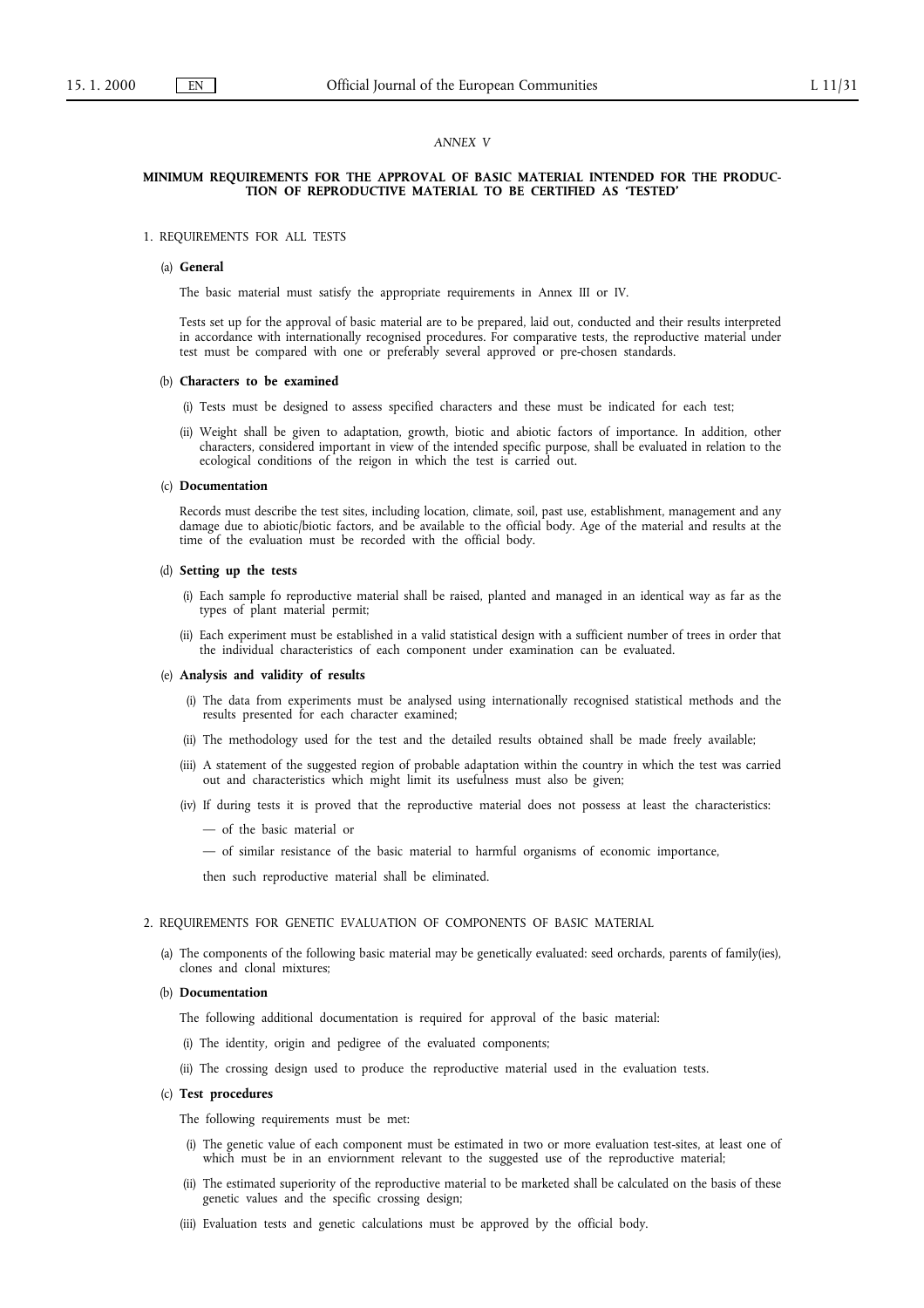#### (d) **Interpretation**

- (i) The estimated superiority of the reproductive material shall be calculated against a reference population for a character or set of characters;
- (ii) It shall be stated whether the estimated genetic value of the reproductive material is inferior to the reference population for any important character.

#### 3. REQUIREMENTS FOR COMPARATIVE TESTING OF REPRODUCTIVE MATERIAL

#### (a) **Sampling of the reproductive material**

- (i) The sample of the reproductive material for comparative testing must be truly representative of the reproductive material derived from the basic material to be approved;
- (ii) Sexually produced reproductive material for comparative testing shall be:
	- harvested in years of good flowering and good fruit/seed production; artificial pollination may be utilised,
	- harvested by methods that ensure that the samples obtained are representative.
- (b) **Standards**
	- (i) The performance of standards used for comparative purposes in the tests should if possible have been known over a sufficiently long period in the region in which the test is to be carried out. The standards represent, in principle, material that has been shown useful for forestry at the time that the test starts, and in ecological conditions for which it is proposed to certify the material. They should come as far as possible from stands selected according to the criteria in Annex III or from basic material officially approved for production of tested material;
	- (ii) For comparative testing of artificial hybrids, both parent species must, if possible, be included among the standards;
	- (iii) Whenever possible several standards are to be used. When necessary and justified, standards may be replaced by the most suitable of the material under test or the mean of the components of the test;
	- (iv) The same standards will be used in all tests over as wide a range of site conditions as possible.

#### (c) **Interpretation**

- (i) A statistically significant superiority as compared with the standards must be demonstrated for at least one important character;
- (ii) It will be clearly reported if there are any characters of economic or environmental importance which show significantly inferior results to the standards and their effects must be compensates for by favourable characters.

#### 4. CONDITIONAL APPROVAL

Preliminary assessment of young trials may be the basis for conditional approval. Claims of superiority based on an early assessment must be re-examined at a maximum interval of ten years.

#### 5. EARLY TESTS

Nursery, greenhouse and laboratory tests may be accepted by the official body for conditional approval or for final approval if it can be shown that there is a close correlation between the measured trait and the characters which would normally be assessed in foreststage tests. Other characters to be tested must meet the requirements set out in paragraph 3.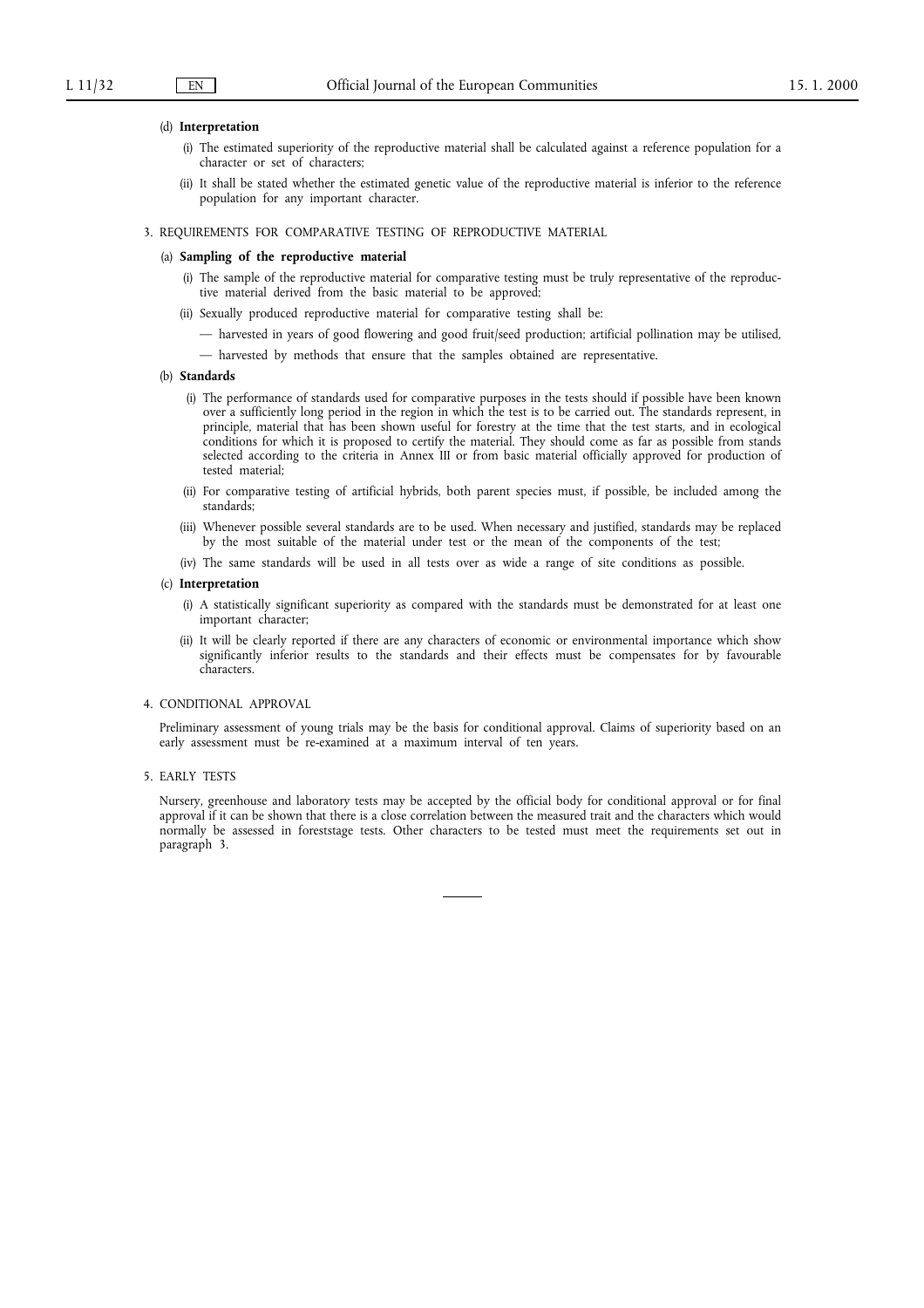# *ANNEX VI*

#### **CATEGORIES UNDER WHICH REPRODUCTIVE MATERIAL FROM THE DIFFERENT TYPES OF BASIC MATERIAL MAY BE MARKETED**

|                        | Category of forest reproductive material<br>(Label colour if coloured label or document used) |                     |                     |                  |  |  |  |
|------------------------|-----------------------------------------------------------------------------------------------|---------------------|---------------------|------------------|--|--|--|
| Type of basic material | Source identified<br>(Yellow)                                                                 | Selected<br>(Green) | Qualified<br>(Pink) | Tested<br>(Blue) |  |  |  |
| Seed Source            | $\mathbf X$                                                                                   |                     |                     |                  |  |  |  |
| Stand                  | $\mathbf X$                                                                                   | X                   |                     | $\mathbf x$      |  |  |  |
| Seed Orchard           |                                                                                               |                     | $\mathbf X$         | X                |  |  |  |
| Parents of Family(ies) |                                                                                               |                     | X                   | X                |  |  |  |
| Clone                  |                                                                                               |                     | X                   | X                |  |  |  |
| Clonal Mixture         |                                                                                               |                     | $\mathbf X$         | X                |  |  |  |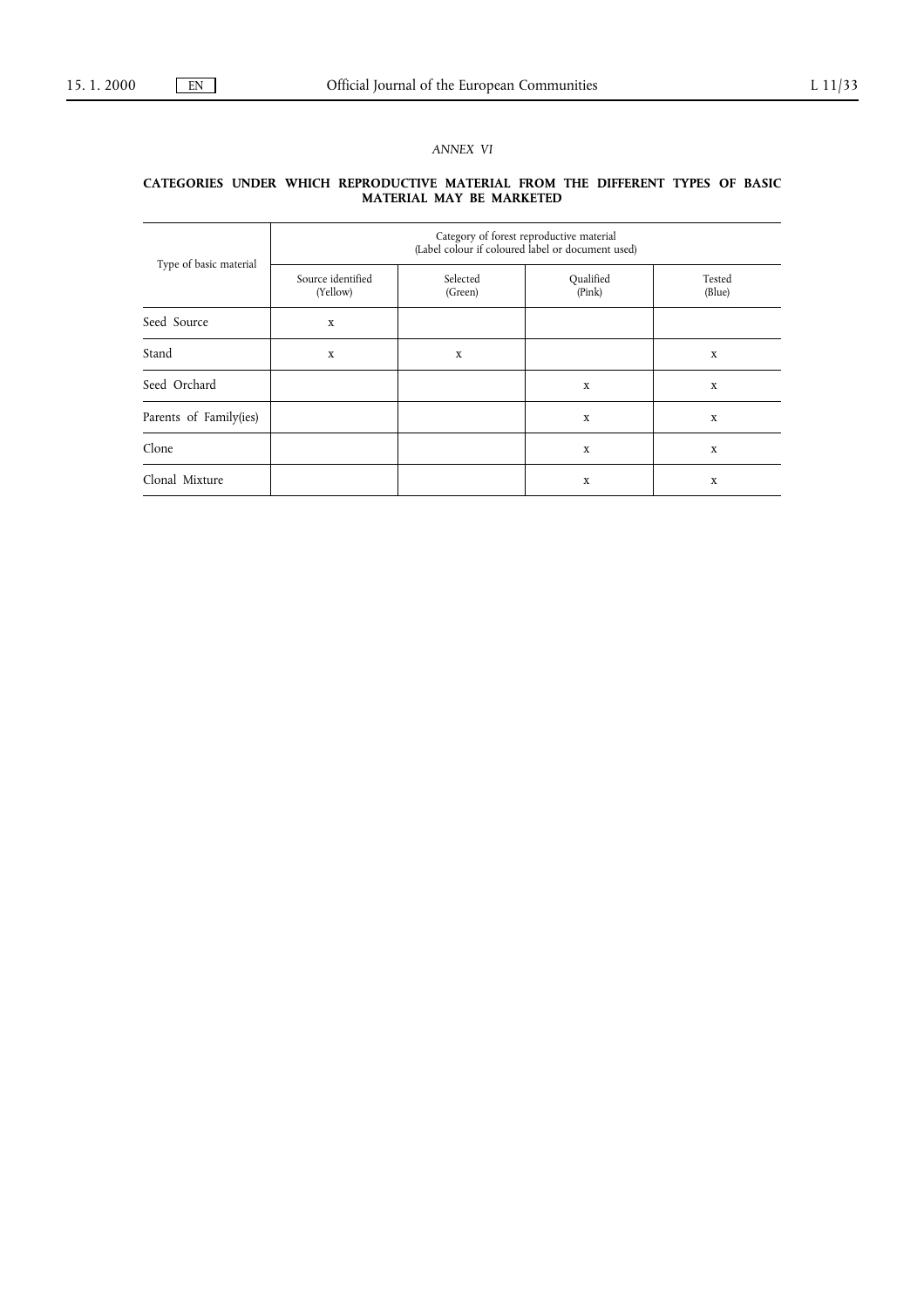## *ANNEX VII*

# PART A

#### **Requirements to be met by fruit and seed lots of the species listed in Annex I**

- 1. Fruit and seed lots of the species listed in Annex Imay not be marketed unless the fruit or seed lot reaches a minimum species purity level of 99 %.
- 2. Notwithstanding the provisions of paragraph 1, in the case of closely related species in Annex I, excluding artificial hybrids, the species purity of the fruit or seed lot if it does not reach 99 % shall be stated.

## PART B

## Requirements to be met by parts of plants of the species and artificial hybrids listed in Annex I

Parts of plants of the species and artificial hybrids listed in Annex I, shall be of fair marketable quality. Fair marketable quality shall be determined by reference to general characteristics, health and appropriate size. In the case of *Populus* spp. it may be stated that the additional requirements set out in Part C are met.

#### PART C

# Requirements for external quality standards for *Populus* spp. propagated by stem cuttings or sets

- 1. *Stem cuttings*
	- (a) Stem cuttings shall not be considered to be of fair marketable quality if any of the following defects exist:
		- (i) their wood is more than two years old;
		- (ii) they have less than two well formed buds;
		- (iii) they are affected by necroses or show damage by harmful organisms;
		- (iv) they show signs of desiccation, overheating, mould or decay.
	- (b) Minimum dimensions for stem cuttings
		- minimum length: 20 cm,

| - minimum top diameter: |  |  | Class $EC$ 1: 8 mm  |
|-------------------------|--|--|---------------------|
|                         |  |  | Class EC $2:10$ mm. |

# 2. *Sets*

- (a) Sets shall not be considered to be of fair marketable quality if any of the following defects exist:
	- their wood is more than three years old,
	- they have less than five well formed buds,
	- they are affected by necroses or show damage by harmful organisms,
	- they show signs of desiccation, overheating, mould or decay,
	- they have injuries other than pruning cuts,
	- they have multiple stems,
	- they have excessive stem curvature.
- (b) Size classes for sets

| Class                     | Minimum diameter<br>(mm) at mid-length | Minimum height<br>(m) |  |
|---------------------------|----------------------------------------|-----------------------|--|
| Non-Mediterranean regions |                                        |                       |  |
| N1                        | 6                                      | 1,5                   |  |
| N <sub>2</sub>            | 15                                     | 3,00                  |  |
| Mediterranean regions     |                                        |                       |  |
| S <sub>1</sub>            | 25                                     | 3,00                  |  |
| S <sub>2</sub>            | 30                                     | 4,00                  |  |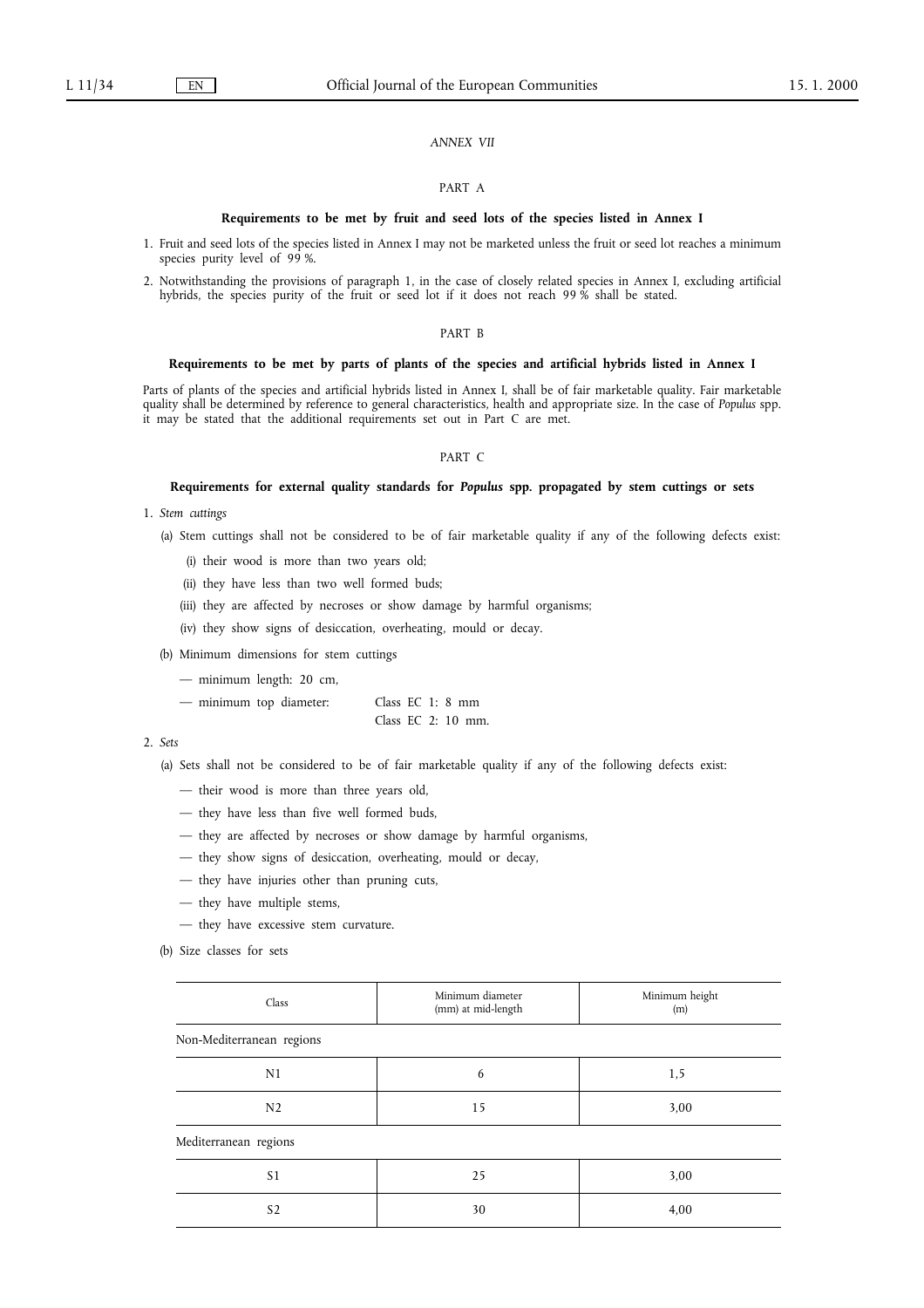# PART D

# **Requirements to be met by planting stock of the species and artificial hybrids listed in Annex I**

The planting stock shall be of fair marketable quality. Fair marketable quality shall be determined by reference to general characteristics, health, vitality and physiological quality.

# PART E

# **Requirements to be met by planting stock to be marketed to the end-user in regions having a Mediterranean climate**

Planting stock shall not be marketed unless 95 % of each lot is of fair marketable quality.

- 1. Planting stock shall not be considered to be of fair marketable quality if any of the following deficits exist:
	- (a) injuries other than pruning cuts or injuries due to damage when lifting;
	- (b) lack of buds with the potential to form a leading shoot;
	- (c) multiple stems;
	- (d) deformed root system;
	- (e) signs of desiccation, overheating, mould, decay or other harmful organisms;
	- (f) the plants are not well balanced.
- 2. Size of the plants

| Species           | Maximum age<br>(years) | Minimum height<br>(cm) | Maximum height<br>(cm) | Minimum root collar<br>diameter<br>(mm) |
|-------------------|------------------------|------------------------|------------------------|-----------------------------------------|
| Pinus halepensis  | 1                      | 8                      | 25                     | 2                                       |
|                   | $\overline{2}$         | 12                     | 40                     | 3                                       |
| Pinus leucodermis | 1                      | 8                      | 25                     | $\overline{2}$                          |
|                   | $\overline{2}$         | 10                     | 35                     | 3                                       |
| Pinus nigra       | 1                      | 8                      | 15                     | 2                                       |
|                   | $\overline{2}$         | 10                     | 20                     | 3                                       |
| Pinus pinaster    | 1                      | 7                      | 30                     | 2                                       |
|                   | $\overline{2}$         | 15                     | 45                     | 3                                       |
| Pinus pinea       | 1                      | 10                     | 30                     | 3                                       |
|                   | 2                      | 15                     | 40                     | 4                                       |
| Quercus ilex      | 1                      | 8                      | 30                     | 2                                       |
|                   | $\overline{2}$         | 15                     | 50                     | 3                                       |
| Quercus suber     | $\mathbf{1}$           | 13                     | 60                     | 3                                       |

#### 3. Size of the container, where used

| Species        | Minimum volume<br>of the container<br>(cm <sup>3</sup> ) |
|----------------|----------------------------------------------------------|
| Pinus pinaster | 120                                                      |
| Other species  | 200                                                      |
|                |                                                          |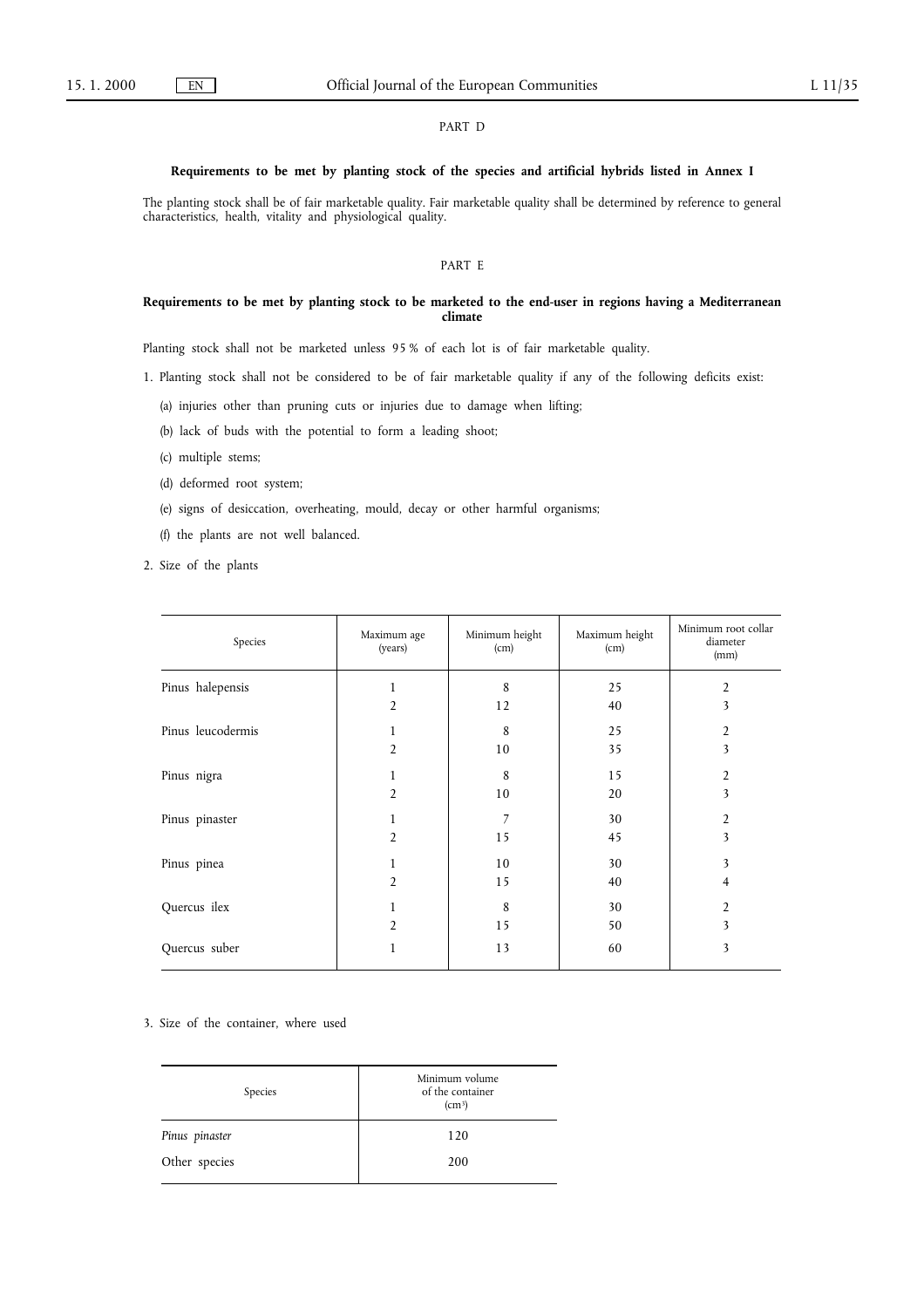# *ANNEX VIII*

PART A

# **MODEL MASTER CERTIFICATE OF IDENTITY FOR REPRODUCTIVE MATERIAL DERIVED FROM SEED SOURCES AND STANDS**

*(Certificate must contain all the information outlined below, and in the exact format)*

ISSUED IN ACCORDANCE WITH DIRECTIVE 1999/105/EC

|    | <b>MEMBER STATE:</b>                                                                                                 |                                                       | CERTIFICATE No EC:/(MEMBER STATE CODE)/(No) |                              |               |     |        |
|----|----------------------------------------------------------------------------------------------------------------------|-------------------------------------------------------|---------------------------------------------|------------------------------|---------------|-----|--------|
|    | It is certified that the forest reproductive material described below has been produced:                             |                                                       |                                             |                              |               |     |        |
|    |                                                                                                                      | in accordance with the EC Directive                   |                                             | ◘                            |               |     |        |
|    |                                                                                                                      | reproductive material under transitional arrangements |                                             | $\Box$                       |               |     |        |
|    |                                                                                                                      |                                                       |                                             |                              |               |     |        |
| 2. | Nature of reproductive material:                                                                                     |                                                       |                                             |                              |               |     |        |
|    | Seed unit                                                                                                            | ◘                                                     |                                             |                              |               |     |        |
|    | Part of plants                                                                                                       | ◘                                                     |                                             |                              |               |     |        |
|    | Planting stock                                                                                                       | ⊓                                                     | 4. Type of basic material:                  |                              |               |     |        |
|    |                                                                                                                      |                                                       |                                             | Seed source                  | □             |     |        |
|    | 3. Category of reproductive material                                                                                 |                                                       | Stand                                       |                              | σ             |     |        |
|    | Source-identified                                                                                                    | $\Box$                                                |                                             |                              |               |     |        |
|    | Selected<br>Tested                                                                                                   | σ<br>$\Box$                                           |                                             |                              |               |     |        |
|    |                                                                                                                      |                                                       |                                             |                              |               |     |        |
| 5. |                                                                                                                      |                                                       |                                             |                              |               |     |        |
|    | Country register reference or identity of basic material in National register:                                       |                                                       |                                             |                              |               |     |        |
|    |                                                                                                                      |                                                       |                                             |                              |               |     |        |
| 7. | Autochthonous<br>$\Box$                                                                                              | Non-autochthonous                                     | Unknown<br>$\Box$                           | $\Box$                       |               |     |        |
|    | Indigenous<br>$\Box$                                                                                                 | Non-indigenous                                        | σ                                           |                              |               |     |        |
| 8. |                                                                                                                      |                                                       |                                             |                              |               |     |        |
|    |                                                                                                                      |                                                       |                                             |                              |               |     |        |
|    |                                                                                                                      |                                                       |                                             |                              |               |     |        |
|    |                                                                                                                      |                                                       |                                             |                              |               |     |        |
|    |                                                                                                                      |                                                       |                                             |                              |               |     |        |
|    |                                                                                                                      |                                                       |                                             |                              |               |     |        |
|    |                                                                                                                      |                                                       |                                             |                              |               |     |        |
|    |                                                                                                                      |                                                       |                                             |                              |               |     |        |
|    |                                                                                                                      |                                                       |                                             |                              |               |     |        |
|    | 13. Is the material covered by this certificate the result of a subdivision of a larger lot covered by a previous EC |                                                       |                                             |                              |               |     |        |
|    | <b>Certificate?</b>                                                                                                  |                                                       |                                             |                              | Yes<br>$\Box$ | No  | $\Box$ |
|    |                                                                                                                      |                                                       |                                             |                              |               |     |        |
|    |                                                                                                                      |                                                       |                                             |                              |               |     |        |
|    |                                                                                                                      |                                                       |                                             |                              |               |     |        |
|    |                                                                                                                      |                                                       |                                             |                              |               |     |        |
|    |                                                                                                                      |                                                       |                                             |                              |               |     |        |
|    | 15. Has there been subsequent vegetative propagation of material derived from seed?                                  |                                                       |                                             |                              | Yes<br>$\Box$ | No. | σ      |
|    |                                                                                                                      |                                                       |                                             |                              |               |     |        |
|    |                                                                                                                      |                                                       |                                             |                              |               |     |        |
|    | 17. Name and address of supplier                                                                                     |                                                       |                                             |                              |               |     |        |
|    |                                                                                                                      |                                                       |                                             |                              |               |     |        |
|    |                                                                                                                      |                                                       |                                             |                              |               |     |        |
|    |                                                                                                                      |                                                       |                                             |                              |               |     |        |
|    | Name and Address of Official Body:                                                                                   | Stamp of Official Body:                               |                                             | Name of Responsible Officer: |               |     |        |
|    |                                                                                                                      |                                                       |                                             |                              |               |     |        |
|    |                                                                                                                      |                                                       |                                             |                              |               |     |        |
|    |                                                                                                                      |                                                       |                                             |                              |               |     |        |
|    |                                                                                                                      | Date:                                                 |                                             | Signature:                   |               |     |        |
|    |                                                                                                                      |                                                       |                                             |                              |               |     |        |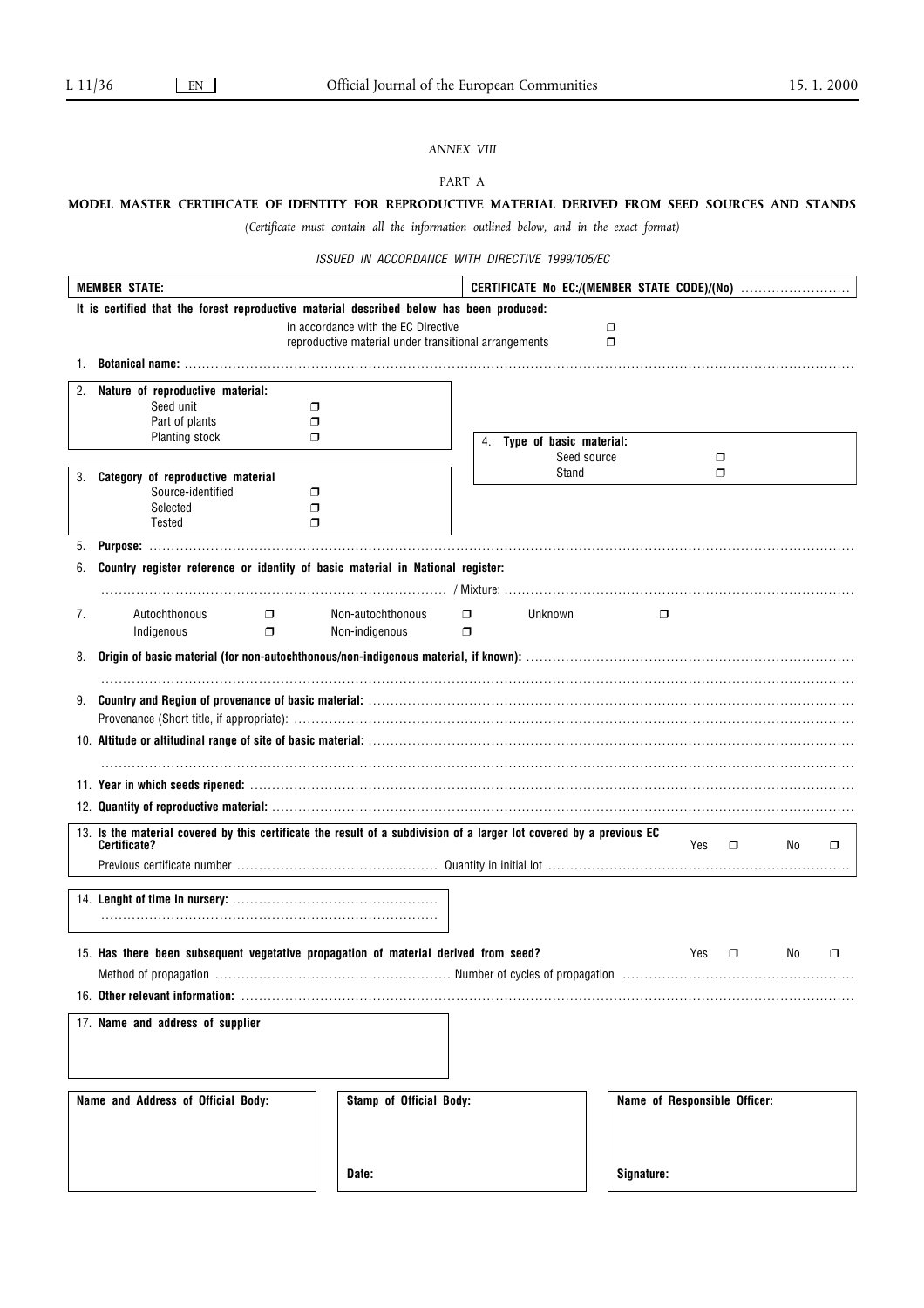|                                                                                                                      | PART B                                                                                                                                    |                                       |                        |                              |     |        |
|----------------------------------------------------------------------------------------------------------------------|-------------------------------------------------------------------------------------------------------------------------------------------|---------------------------------------|------------------------|------------------------------|-----|--------|
| MODEL MASTER CERTIFICATE OF IDENTITY FOR REPRODUCTIVE MATERIAL DERIVED FROM SEED ORCHARDS OR PARENTS OF              | <b>FAMILY(IES)</b>                                                                                                                        |                                       |                        |                              |     |        |
|                                                                                                                      | (Certificate must contain all the information outlined below, and in the exact format)<br>ISSUED IN ACCORDANCE WITH DIRECTIVE 1999/105/EC |                                       |                        |                              |     |        |
| <b>MEMBER STATE:</b>                                                                                                 |                                                                                                                                           |                                       |                        |                              |     |        |
| It is certified that the forest reproductive material described below has been produced:                             |                                                                                                                                           |                                       |                        |                              |     |        |
|                                                                                                                      | in accordance with the EC Directive                                                                                                       |                                       | $\Box$                 |                              |     |        |
|                                                                                                                      | under transitional arrangements                                                                                                           |                                       | $\Box$                 |                              |     |        |
|                                                                                                                      |                                                                                                                                           |                                       |                        |                              |     |        |
| 2.<br>Nature of reproductive material:                                                                               |                                                                                                                                           |                                       |                        |                              |     |        |
| Seed unit<br>$\Box$                                                                                                  |                                                                                                                                           |                                       |                        |                              |     |        |
| Part of plants<br>$\Box$                                                                                             |                                                                                                                                           |                                       |                        |                              |     |        |
| Planting stock<br>$\Box$                                                                                             |                                                                                                                                           | 4. Type of basic material:            |                        |                              |     |        |
|                                                                                                                      |                                                                                                                                           | Seed orchard                          |                        | σ                            |     |        |
| 3. Category of reproductive material:                                                                                |                                                                                                                                           |                                       | Parents of family(ies) | σ                            |     |        |
| Qualified<br>$\Box$                                                                                                  |                                                                                                                                           |                                       |                        |                              |     |        |
| Tested<br>$\Box$                                                                                                     |                                                                                                                                           |                                       |                        |                              |     |        |
| 5.                                                                                                                   |                                                                                                                                           |                                       |                        |                              |     |        |
| 6.                                                                                                                   |                                                                                                                                           |                                       |                        |                              |     |        |
| Autochthonous<br>(If appropriate)<br>7.                                                                              | Non-autochthonous<br>$\Box$                                                                                                               | $\Box$                                | Unknown                | $\Box$                       |     |        |
| Indigenous                                                                                                           | $\Box$<br>Non-indigenous                                                                                                                  | $\Box$                                |                        |                              |     |        |
| 8.                                                                                                                   |                                                                                                                                           |                                       |                        |                              |     |        |
|                                                                                                                      |                                                                                                                                           |                                       |                        |                              |     |        |
|                                                                                                                      |                                                                                                                                           |                                       |                        |                              |     |        |
|                                                                                                                      |                                                                                                                                           |                                       |                        |                              |     |        |
| 10. Seed derived from: open pollination                                                                              | $\Box$                                                                                                                                    |                                       |                        |                              |     |        |
| supplemental pollination                                                                                             | $\Box$                                                                                                                                    |                                       |                        |                              |     |        |
| controlled pollination                                                                                               | $\Box$                                                                                                                                    |                                       |                        |                              |     |        |
|                                                                                                                      |                                                                                                                                           |                                       |                        |                              |     |        |
|                                                                                                                      |                                                                                                                                           |                                       |                        |                              |     |        |
| 13. Is the material covered by this certificate the result of a subdivision of a larger lot covered by a previous EC |                                                                                                                                           |                                       |                        |                              |     |        |
| Certificate?                                                                                                         |                                                                                                                                           |                                       |                        | Yes<br>$\Box$                | No  | $\Box$ |
|                                                                                                                      |                                                                                                                                           |                                       |                        |                              |     |        |
|                                                                                                                      |                                                                                                                                           |                                       |                        |                              |     |        |
|                                                                                                                      |                                                                                                                                           | 15. Number of components represented: |                        |                              |     |        |
|                                                                                                                      |                                                                                                                                           |                                       |                        |                              |     |        |
|                                                                                                                      |                                                                                                                                           |                                       |                        |                              |     |        |
|                                                                                                                      |                                                                                                                                           |                                       |                        |                              |     |        |
| 17. Has genetic modification been used in the production of the basic material?                                      |                                                                                                                                           |                                       |                        | Yes.<br>$\Box$               | No. | $\Box$ |
| 18. For reproductive material derived from parents of family(ies):                                                   |                                                                                                                                           |                                       |                        |                              |     |        |
|                                                                                                                      |                                                                                                                                           |                                       |                        |                              |     |        |
|                                                                                                                      |                                                                                                                                           |                                       |                        |                              |     |        |
| 19. Has there been subsequent vegetative propagation of material derived from seed?                                  |                                                                                                                                           |                                       |                        | Yes<br>$\Box$                | No  | $\Box$ |
|                                                                                                                      |                                                                                                                                           |                                       |                        |                              |     |        |
|                                                                                                                      |                                                                                                                                           |                                       |                        |                              |     |        |
| 21. Name and address of supplier                                                                                     |                                                                                                                                           |                                       |                        |                              |     |        |
|                                                                                                                      |                                                                                                                                           |                                       |                        |                              |     |        |
|                                                                                                                      |                                                                                                                                           |                                       |                        |                              |     |        |
|                                                                                                                      |                                                                                                                                           |                                       |                        |                              |     |        |
| Name and address of Official Body:                                                                                   | Stamp of Official Body:                                                                                                                   |                                       |                        | Name of Responsible Officer: |     |        |
|                                                                                                                      |                                                                                                                                           |                                       |                        |                              |     |        |
|                                                                                                                      | Date:                                                                                                                                     |                                       | Signature:             |                              |     |        |

 $\mathsf{l}$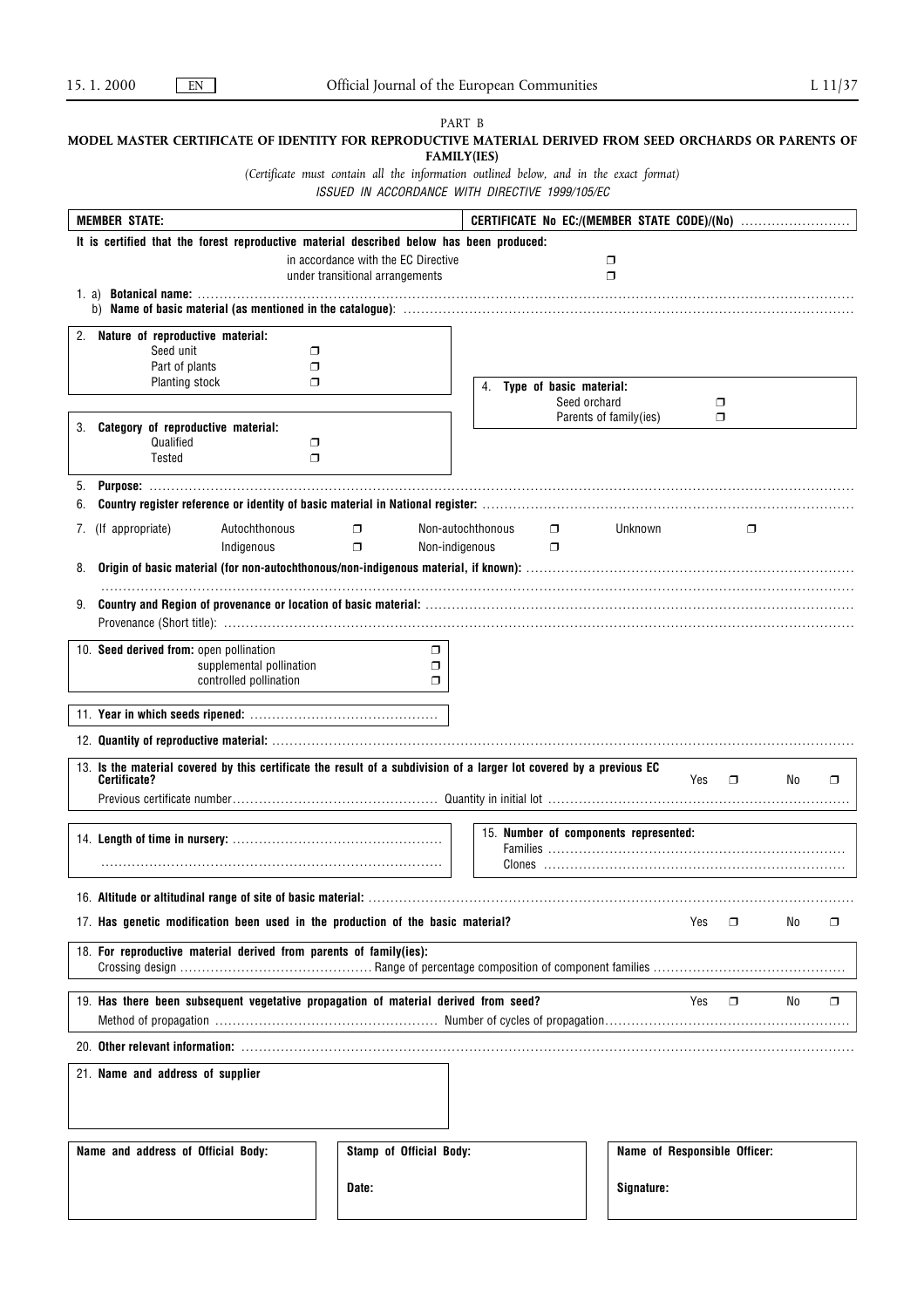## PART C

# **MODEL MASTER CERTIFICATE OF IDENTITY FOR REPRODUCTIVE MATERIAL DERIVED FROM CLONES AND CLONAL MIXTURES**

*(Certificate must contain all the information outlined below, and in the exact format)*

ISSUED IN ACCORDANCE WITH DIRECTIVE 1999/105/EC

| <b>MEMBER STATE:</b>                                                                                                                                                                                                           |                                   |                                     |                         |            |                              |    |   |
|--------------------------------------------------------------------------------------------------------------------------------------------------------------------------------------------------------------------------------|-----------------------------------|-------------------------------------|-------------------------|------------|------------------------------|----|---|
| It is certified that the forest reproductive material described below has been produced:                                                                                                                                       |                                   |                                     |                         |            |                              |    |   |
|                                                                                                                                                                                                                                |                                   | in accordance with the EC Directive |                         | $\Box$     |                              |    |   |
|                                                                                                                                                                                                                                |                                   | under transitional arrangements     |                         | $\Box$     |                              |    |   |
|                                                                                                                                                                                                                                |                                   |                                     |                         |            |                              |    |   |
| 2. Nature of reproductive material:                                                                                                                                                                                            |                                   |                                     |                         |            |                              |    |   |
| Part of plants                                                                                                                                                                                                                 | ο.                                |                                     |                         |            |                              |    |   |
| Planting stock                                                                                                                                                                                                                 | $\Box$                            | 4.                                  | Type of basic material: |            |                              |    |   |
|                                                                                                                                                                                                                                |                                   |                                     | Clones                  |            | $\Box$                       |    |   |
| Category of reproductive material:<br>3.                                                                                                                                                                                       |                                   |                                     | Clonal mixture          |            | $\Box$                       |    |   |
| Qualified                                                                                                                                                                                                                      | $\Box$                            |                                     |                         |            |                              |    |   |
| Tested                                                                                                                                                                                                                         | σ                                 |                                     |                         |            |                              |    |   |
| 5.                                                                                                                                                                                                                             |                                   |                                     |                         |            |                              |    |   |
| 6.                                                                                                                                                                                                                             |                                   |                                     |                         |            |                              |    |   |
| (If appropriate)<br>7.<br>Indigenous                                                                                                                                                                                           | Autochthonous<br>$\Box$<br>$\Box$ | Non-autochthonous<br>Non-indigenous | $\Box$<br>$\Box$        | Unknown    | $\Box$                       |    |   |
| 8.                                                                                                                                                                                                                             |                                   |                                     |                         |            |                              |    |   |
|                                                                                                                                                                                                                                |                                   |                                     |                         |            |                              |    |   |
| Provenance (Short title): www.communically.communically.communically.communically.communically.communically.communically.communically.communically.communically.communically.communically.communically.communically.communical |                                   |                                     |                         |            |                              |    |   |
| 10. Has genetic modification been used in the production of the basic material?                                                                                                                                                |                                   |                                     |                         |            | Yes<br>$\Box$                | No | ⊓ |
|                                                                                                                                                                                                                                |                                   |                                     |                         |            |                              |    |   |
|                                                                                                                                                                                                                                |                                   |                                     |                         |            |                              |    |   |
|                                                                                                                                                                                                                                |                                   |                                     |                         |            |                              |    |   |
| 13. Is the material covered by this certificate the result of a subdivision of a larger lot covered by a previous EC<br>Certificate?                                                                                           |                                   |                                     |                         |            | Yes<br>$\Box$                | No | σ |
|                                                                                                                                                                                                                                |                                   |                                     |                         |            |                              |    |   |
|                                                                                                                                                                                                                                |                                   |                                     |                         |            |                              |    |   |
|                                                                                                                                                                                                                                |                                   |                                     |                         |            |                              |    |   |
| 15. For clonal mixtures:                                                                                                                                                                                                       |                                   |                                     |                         |            |                              |    |   |
|                                                                                                                                                                                                                                |                                   |                                     |                         |            |                              |    |   |
|                                                                                                                                                                                                                                |                                   |                                     |                         |            |                              |    |   |
| 17. Name and address of supplier                                                                                                                                                                                               |                                   |                                     |                         |            |                              |    |   |
|                                                                                                                                                                                                                                |                                   |                                     |                         |            |                              |    |   |
|                                                                                                                                                                                                                                |                                   |                                     |                         |            |                              |    |   |
| Name and address of Official Body:                                                                                                                                                                                             |                                   | Stamp of Official Authority:        |                         |            | Name of Responsible Officer: |    |   |
|                                                                                                                                                                                                                                |                                   |                                     |                         |            |                              |    |   |
|                                                                                                                                                                                                                                |                                   |                                     |                         |            |                              |    |   |
|                                                                                                                                                                                                                                |                                   |                                     |                         |            |                              |    |   |
|                                                                                                                                                                                                                                | Date:                             |                                     |                         | Signature: |                              |    |   |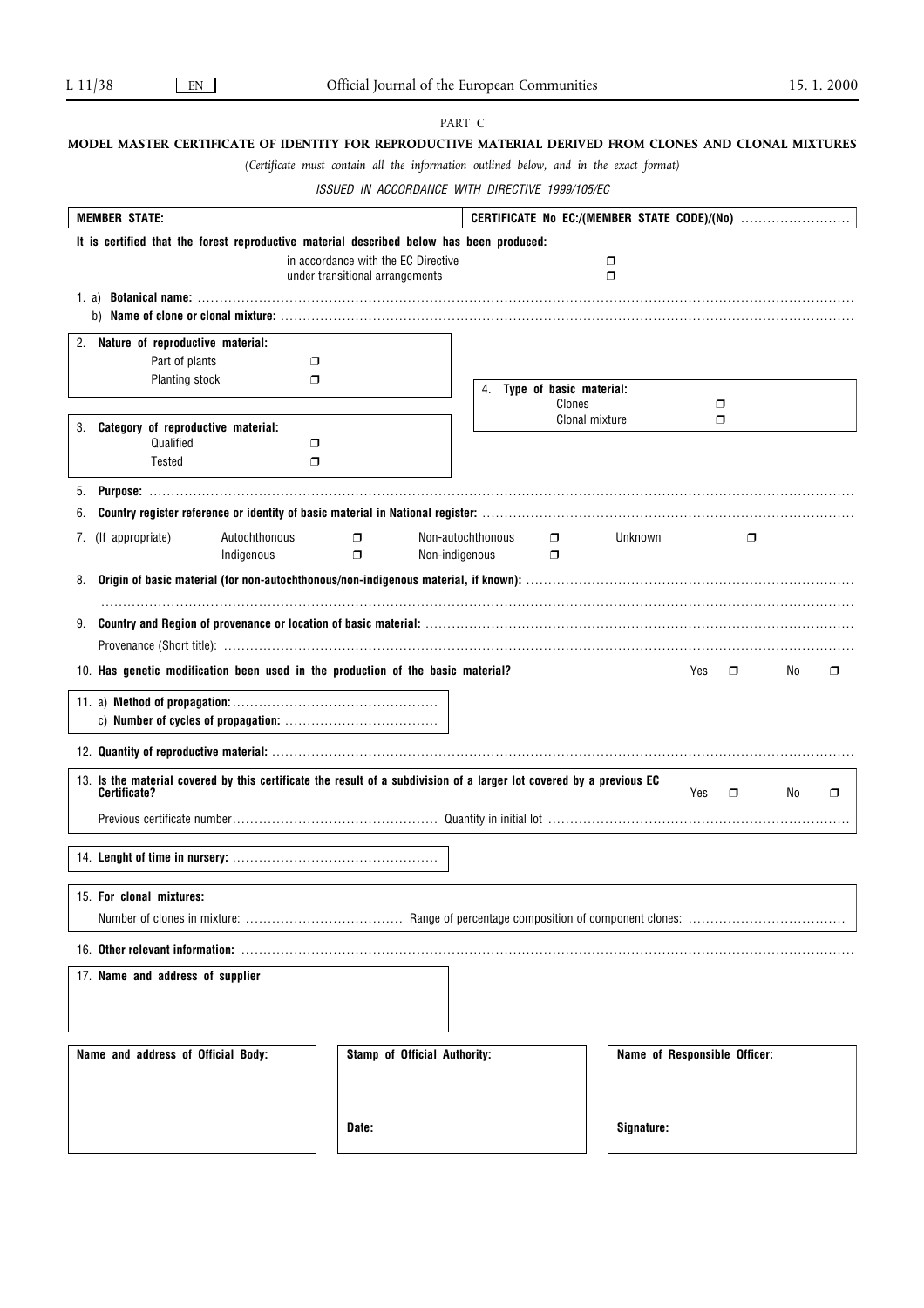# *ANNEX IX*

# **CORRELATION TABLE**

# A.

| Directive 66/404/EEC   | This Directive | Directive 66/404/EEC | This Directive |
|------------------------|----------------|----------------------|----------------|
| Article 1              | Article 1      |                      | Article 21     |
| Article 3              | Article 2      |                      | Article 22     |
| Articles 2, 16 and 16b | Article 3      | Article 16a          | Article 23     |
| Articles 5, 5b and 5d  | Article 4      |                      | Article 24     |
|                        | Article 5      |                      | Article 25     |
| Article 4              | Article 6      | Article 17           | Article 26     |
|                        | Article 7      | Article 5 e          | Article 27     |
|                        | Article 8      | Article 18           | Article 28     |
| Article 5a             | Article 9      |                      | Article 29     |
| Article 6              | Article 10     |                      | Article 30     |
| Article 13a            | Article 11     | Article 19           | Article 31     |
|                        | Article 12     | Article 2            | Annex I        |
| Article 8              | Article 13     |                      | Annex II       |
| Article 9              | Article 14     | Annex I              | Annex III      |
| Article 10             | Article 15     |                      | Annex IV       |
| Article 11             | Article 16     | Annex II             | Annex V        |
| Article 13             | Article 17     |                      | Annex VI       |
| Article 15             | Article 18     |                      | Annex VII      |
| Article 14             | Article 19     | Annex III (part)     | Annex VIII     |
|                        | Article 20     |                      | Annex IX       |

# B.

| Directive 71/161/CEE     | This Directive | Directive 71/161/CEE | This Directive |
|--------------------------|----------------|----------------------|----------------|
| Article 1                | Article 1      | Article 12           | Article 16     |
| Article 4                | Article 2      | Article 14           | Article 17     |
| Articles 3(2), 16 and 17 | Article 3      | Article 15           | Article 18     |
|                          | Article 4      |                      | Article 19     |
|                          | Article 5      |                      | Article 20     |
| Articles 5, $6(1)$ and 8 | Article 6      |                      | Article 21     |
|                          | Article 7      |                      | Article 22     |
|                          | Article 8      | Article 9            | Article 23     |
|                          | Article 9      |                      | Article 24     |
|                          | Article 10     |                      | Article 25     |
|                          | Article 11     | Article 18           | Article 26     |
|                          | Article 12     |                      | Article 27     |
|                          | Article 13     | Article 19           | Article 28     |
| Articles 10 and 11       | Article 14     |                      | Article 29     |
|                          | Article 15     |                      | Article 30     |